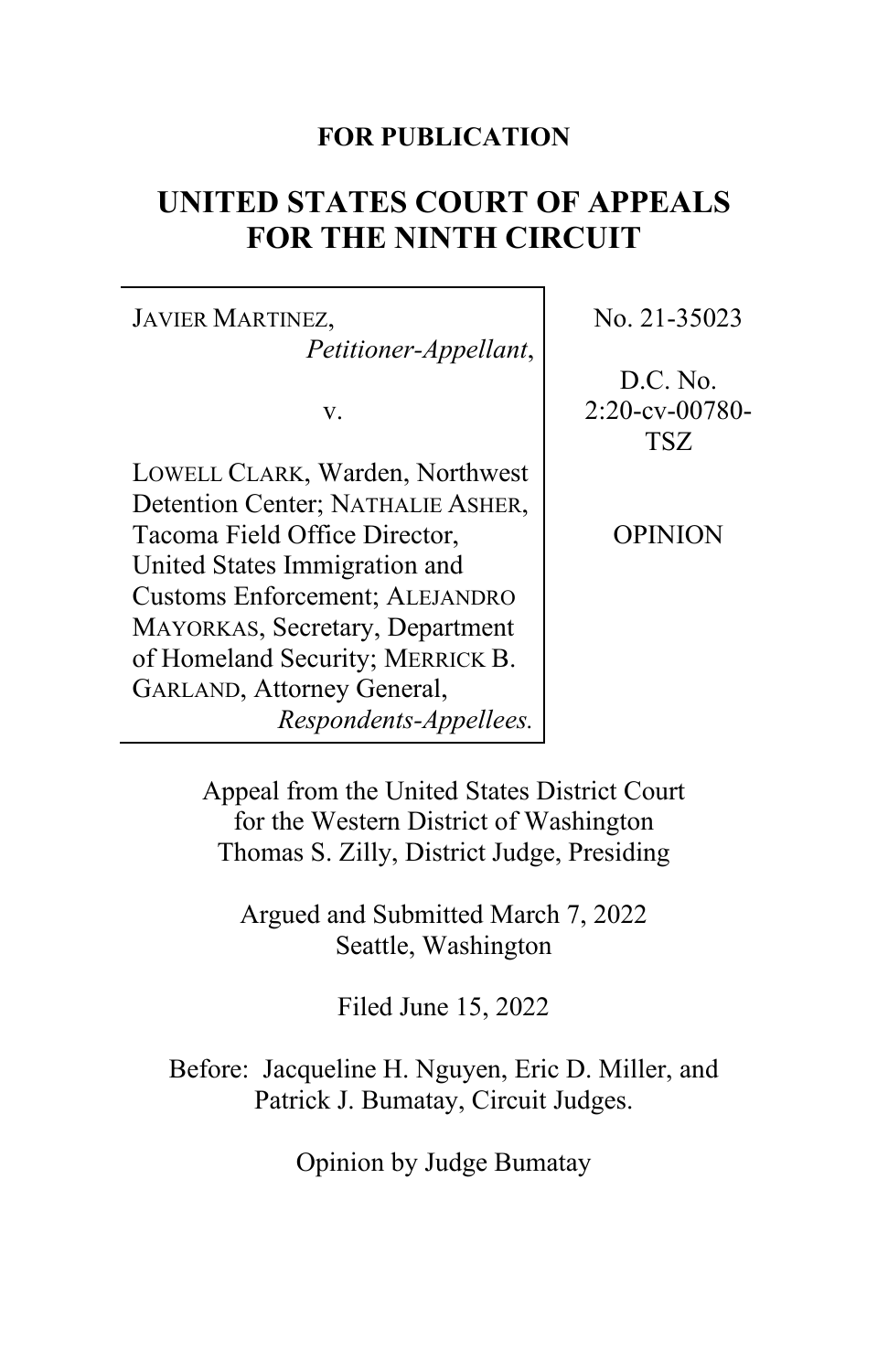## **SUMMARY**[\\*](#page-1-0)

## **Immigration/Habeas/Detention**

Affirming in part and vacating in part the district court's denial of Javier Martinez's habeas petition challenging his immigration detention, and remanding, the panel held that: 1) federal courts lack jurisdiction to review the discretionary determination of whether a particular noncitizen poses a danger to the community such that he is not entitled to bond; and 2) the district court correctly denied Martinez's claims that the Board of Immigration Appeals erred or violated due process in denying bond.

Martinez was detained under 8 U.S.C. § 1226(c), which provides for mandatory detention of noncitizens with certain criminal convictions throughout their removal proceedings. After Martinez filed a habeas petition, the district court ordered that he receive a bond hearing, reasoning that his prolonged mandatory detention violated due process. An IJ denied bond, and the BIA affirmed, concluding that the government sustained its burden to show that Martinez was a danger to the community by clear and convincing evidence. Martinez then brought the instant habeas petition, seeking release. The district court asserted jurisdiction over Martinez's claims, but denied habeas relief.

The panel held that the district court lacked jurisdiction to review the determination that Martinez posed a danger to the community, concluding that dangerousness is a discretionary determination covered by the judicial review

<span id="page-1-0"></span>**<sup>\*</sup>** This summary constitutes no part of the opinion of the court. It has been prepared by court staff for the convenience of the reader.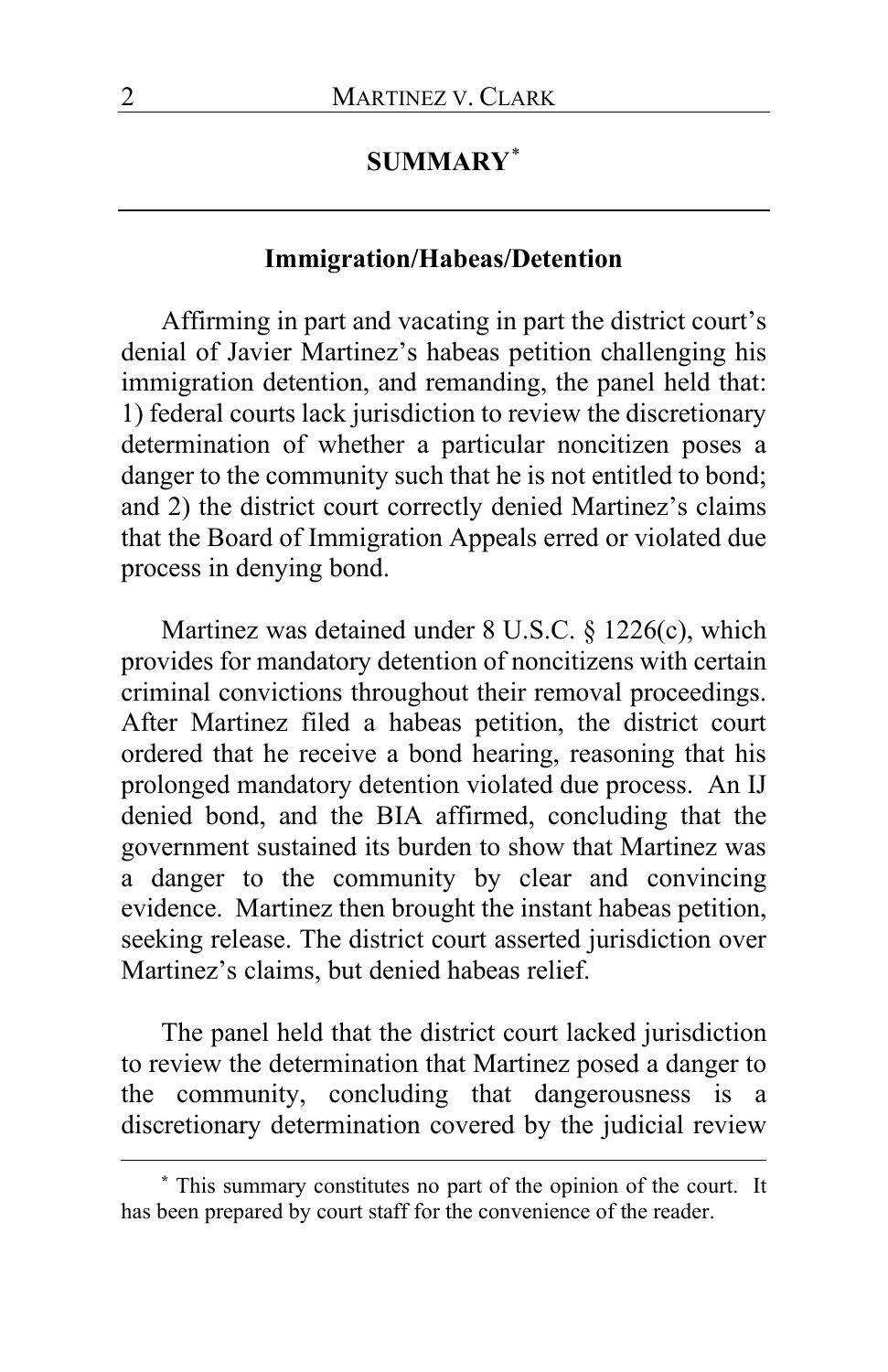bar of 8 U.S.C. § 1226(e). That section bars federal courts from reviewing "discretionary judgment[s]" regarding the detention under  $\S 1226$ . In concluding that the In concluding that the dangerousness determination is discretionary, the panel observed that the only guidance as to what it means to be a "danger to the community" is an agency-created multifactorial analysis with no clear, uniform standard for what crosses the line into dangerousness. Thus, the panel explained it was left without standards sufficient to permit meaningful judicial review. Moreover, the panel explained that dangerousness is a fact-intensive inquiry that requires the equities be weighed, and like the other determinations this court has found to be discretionary (such as whether a crime is "violent or dangerous," or whether hardship is "exceptional and extremely unusual"), is a subjective question that depends on the identity and the value judgment of the person or entity examining the issue.

The panel further explained that the district court erred in relying on *Hernandez v. Sessions*, 872 F.3d 976 (9th Cir. 2017), to assert jurisdiction. The panel explained that *Hernandez*'s class action challenge to the "policy" and "process" over bond hearings is a far cry from Martinez's challenge to the individualized finding that he is "dangerous."

Martinez contended that the facts of his case are settled and, as in *Guerrero-Lasprilla v. Barr*, 140 S. Ct. 1062 (2020), courts can review the application of a legal standard to established facts as a "question of law" not covered by the bar of § 1226(e). The panel explained that the key point in *Guerrero-Lasprilla* is that courts are not precluded from reviewing the application of legal standards to settled facts, but here there is no legal standard that, if met, requires a certain outcome. The panel also rejected Martinez's attempt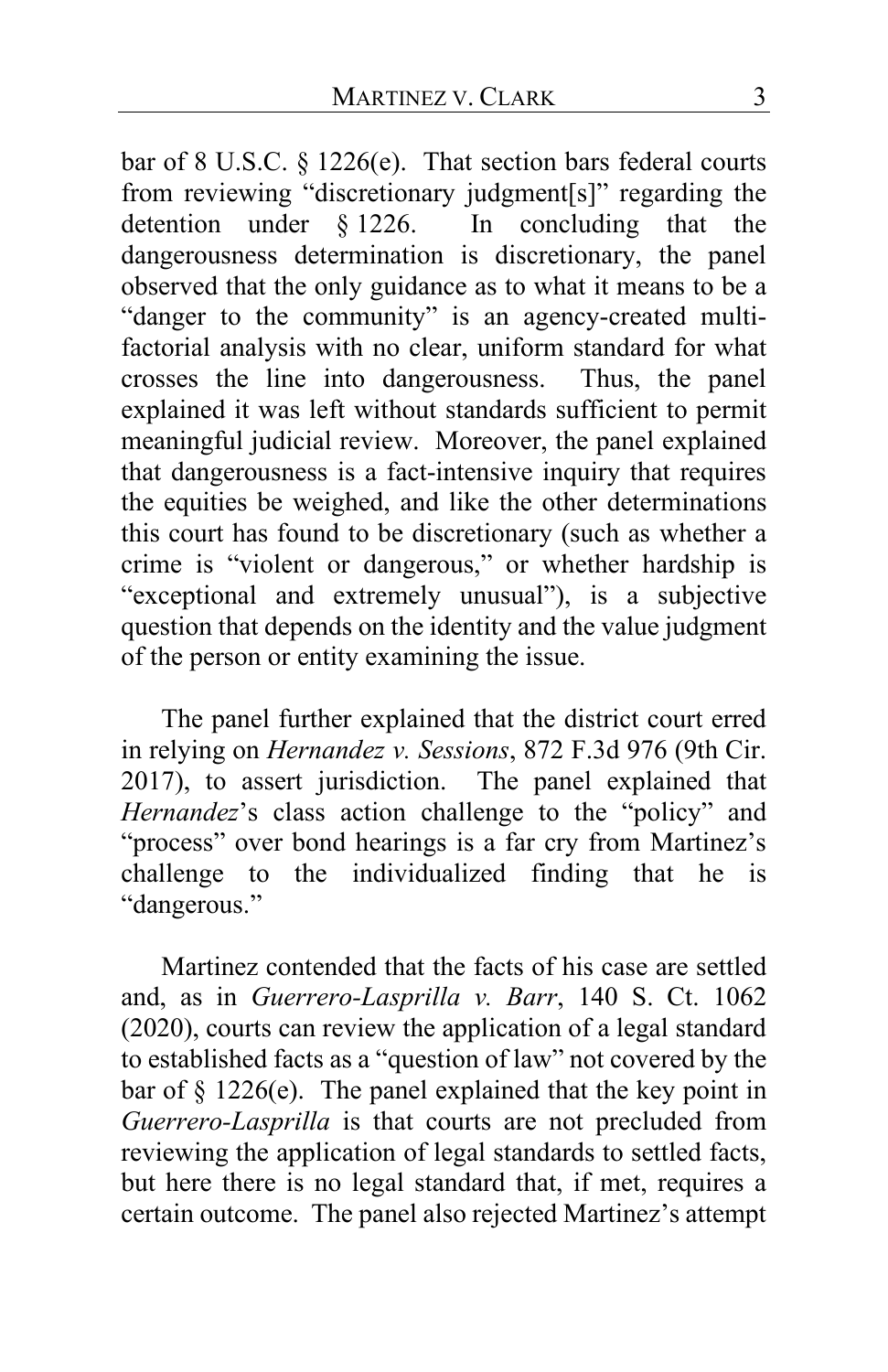to reframe the question as an evaluation of whether the undisputed facts satisfy the constitutionally compelled evidentiary standard for dangerousness, explaining that it would not allow Martinez to circumvent  $\S 1226(e)$ 's jurisdictional bar by cloaking an abuse of discretion argument in constitutional garb. Thus, the panel vacated the district court's judgment as to dangerousness and remanded with instructions to dismiss.

As to Martinez's remaining claims, the panel concluded that the district court had jurisdiction to review them as constitutional claims or questions of law not covered by §1226(e), but agreed with the district court that they must be denied. First, Martinez contended that the BIA failed to apply the correct burden of proof and review all the evidence in the record in assessing dangerousness. The panel explained that there were no red flags to suggest that the BIA failed to consider all the evidence; rather, the BIA correctly noted the government's burden and reviewed the record, but concluded that, under the totality of the evidence, he was a danger to the community. Second, Martinez argued that the BIA had to consider alternatives to detention, such as conditional parole, before denying bond. The panel disagreed, explaining that the applicable precedent does not suggest that due process mandates that immigration courts consider release conditions or conditional parole before deciding that an alien is a danger to the community.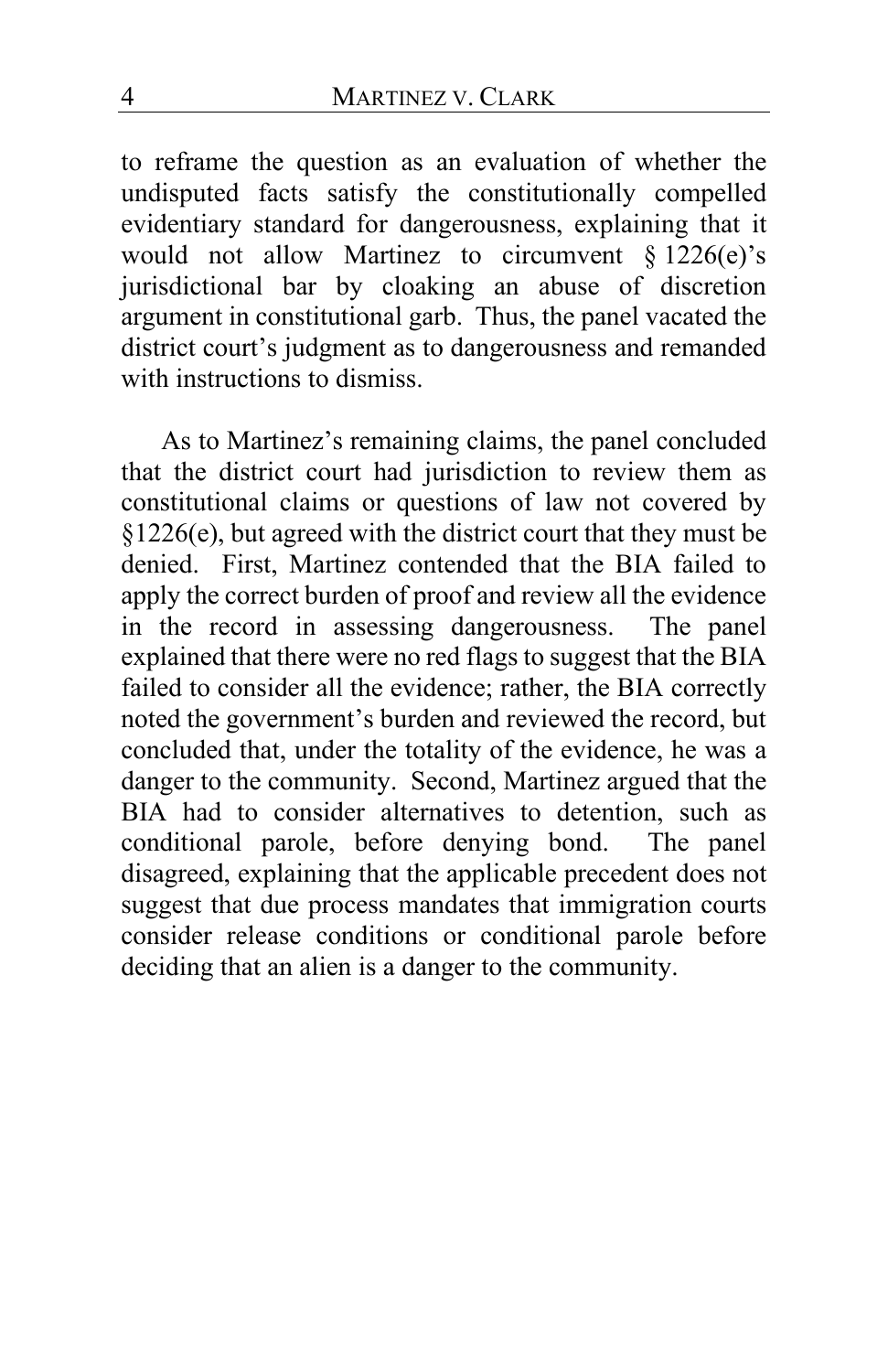### **COUNSEL**

Robert Pauw (argued), Gibbs Houston Pauw, Seattle, Washington, for Petitioner-Appellant.

Dana M. Camilleri (argued), Trial Attorney; Anthony P. Nicastro, Assistant Director; Brian M. Boynton, Acting Assistant Attorney General; Office of Immigration Litigation, Civil Division, United States Department of Justice, Washington, D.C.; for Respondents-Appellees.

#### **OPINION**

BUMATAY, Circuit Judge:

Congress has determined that certain categories of aliens are subject to mandatory detention during their removal proceedings. *See* 8 U.S.C. § 1226(c). The most common reason for a noncitizen to be placed in mandatory detention is a criminal history. *See Nielsen v. Preap*, 139 S. Ct. 954, 960 (2019) (plurality opinion). So aliens with certain criminal convictions *must* remain in the government's custody without bond throughout their removal proceedings.

Despite this statutory provision, district courts throughout this circuit have ordered immigration courts to conduct bond hearings for noncitizens held for prolonged periods under  $\S 1226(c)$ . The district court directives flow not from statutory text, but from due process. According to one such court order, the "prolonged mandatory detention pending removal proceedings, without a bond hearing, will—at some point—violate the right to due process." *Martinez v. Clark*, No. 18-CV-01669-RAJ, 2019 WL 5962685, at \*1 (W.D. Wash. Nov. 13, 2019) (simplified).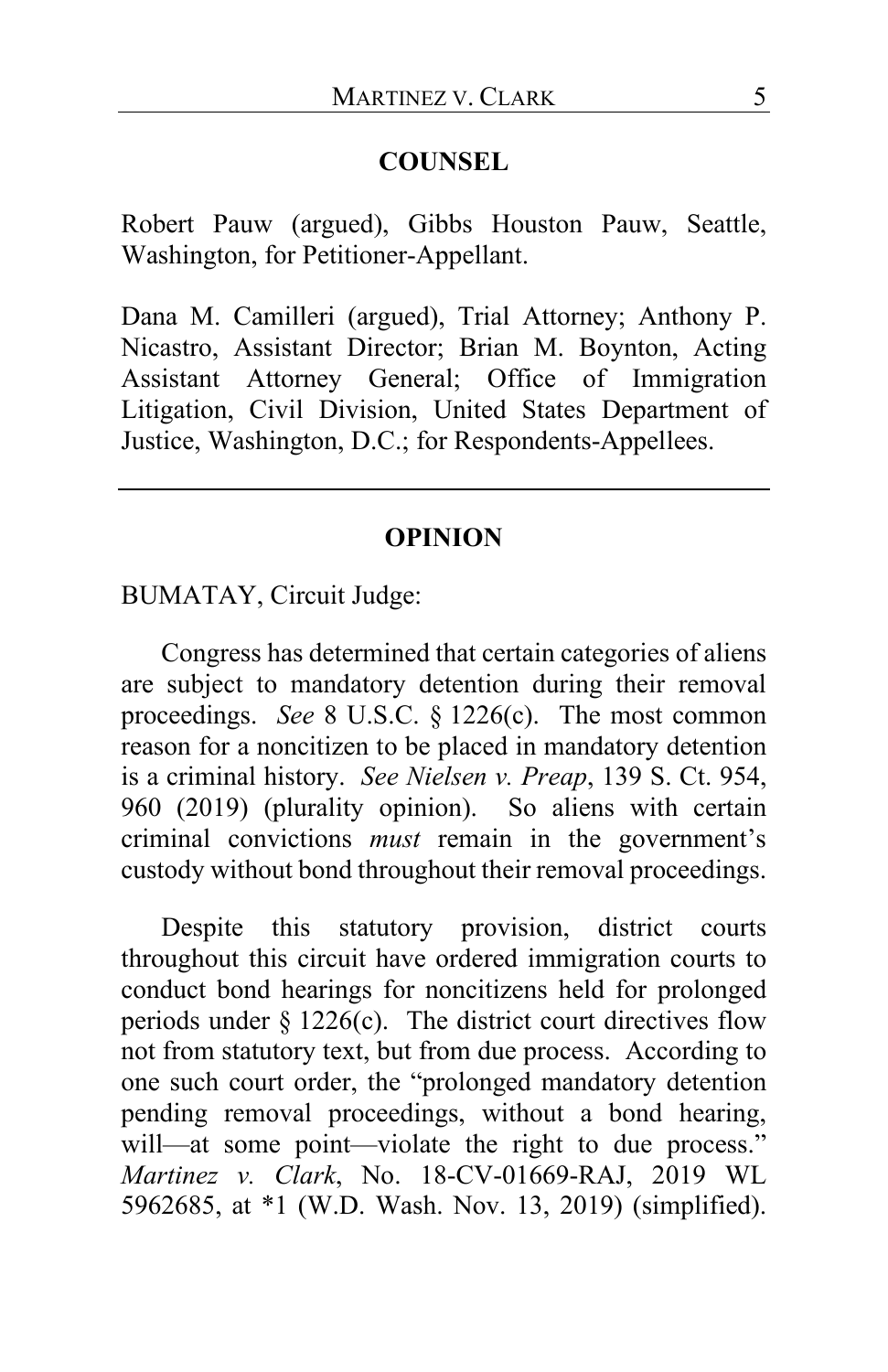Whether due process requires a bond hearing for aliens detained under  $\S 1226(c)$  is not before us today. And we take no position on that question.

What is before us today is the scope of federal court review of those bond determinations. In this case, the district court ordered that Javier Martinez—a twice-convicted drug trafficker detained under § 1226(c)—receive a bond hearing to determine whether he was a danger to the community or a flight risk. A hearing was held, and an immigration judge found that clear and convincing evidence showed that he was such a danger. The Board of Immigration Appeals ("BIA") affirmed, and Martinez remained detained.

Martinez then appealed to federal district court to overturn his detention. Martinez raised three claims: (1) clear and convincing evidence did not show he is a danger to the community; (2) the BIA applied the incorrect burden of proof at his hearing; and (3) the BIA failed to consider alternatives to detention, such as conditional parole. The district court asserted jurisdiction over all three claims and denied habeas relief. That decision was not entirely appropriate.

Congress has barred courts from reviewing "discretionary judgment[s]" regarding the detention and release of aliens in removal proceedings. 8 U.S.C. § 1226(e). Federal courts may only review related "constitutional claims or questions of law." *Singh v. Holder*, 638 F.3d 1196, 1202 (9th Cir. 2011). We hold that an immigration court's determination that a noncitizen is a danger to the community is a "discretionary judgment" not subject to review. We thus vacate the district court's judgment regarding Martinez's first claim and remand with instructions to dismiss for lack of jurisdiction.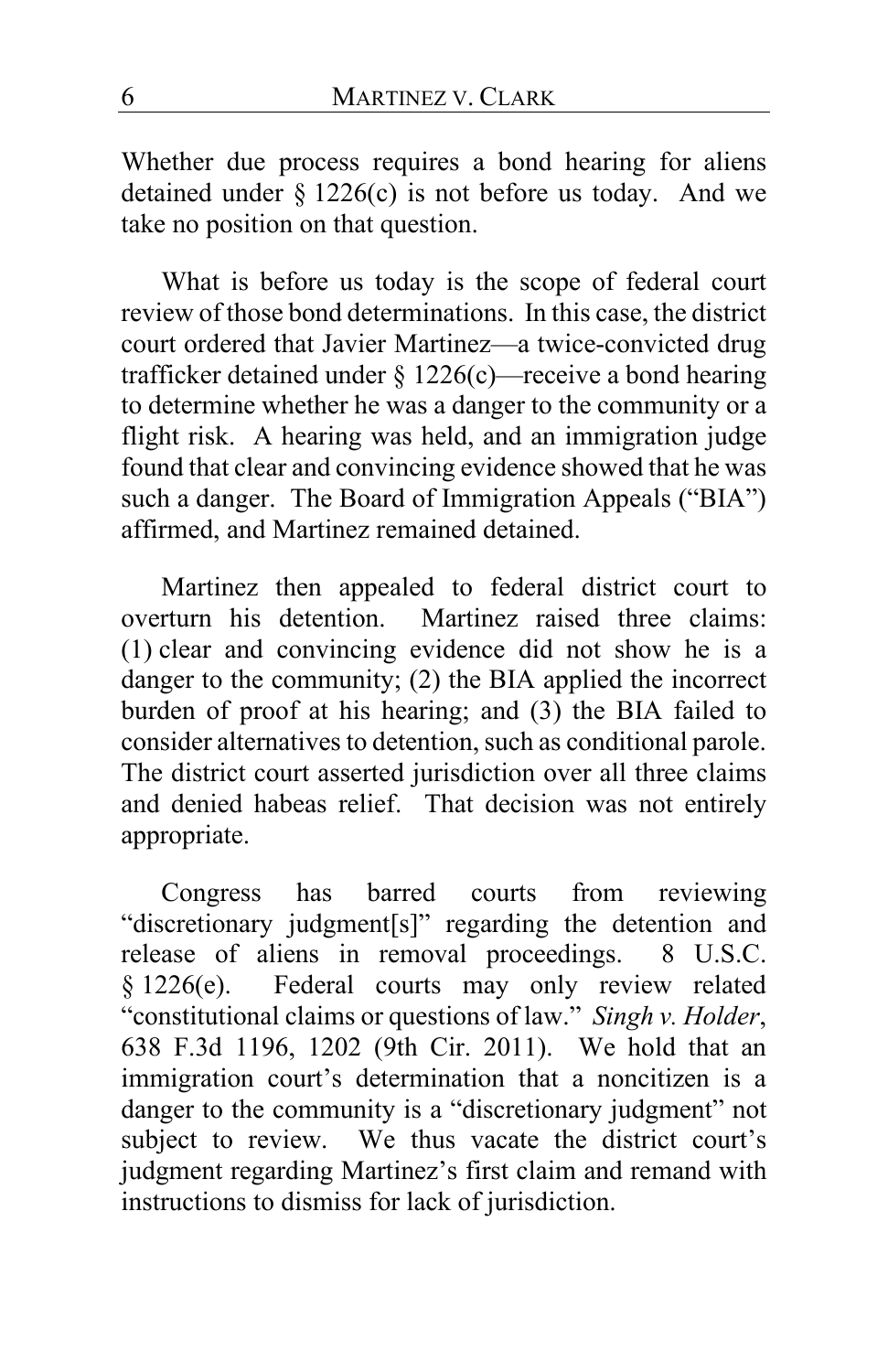The district court did, however, have jurisdiction to review Martinez's last two claims since they involve questions of law or constitutional questions. Because they were correctly denied, we affirm.

## **I.**

Javier Martinez, a native of Costa Rica and citizen of Nicaragua, entered the United States in 1987 as a conditional resident. Three years later, he became a lawful permanent resident of the United States. In 2000, he was convicted of conspiring to distribute cocaine under 21 U.S.C. §§ 841, 846, and sentenced to 20 months in prison. The next year, after his release from prison, the Department of Homeland Security ("DHS") commenced removal proceedings against Martinez. An immigration judge later granted him withholding of removal.

Twelve years after his release from prison, in 2013, Martinez was once again arrested for trafficking cocaine under 21 U.S.C. §§ 841, 846. After his arrest, a federal magistrate judge released Martinez on his own recognizance. About five months later, Martinez pleaded guilty to the drug charge. He was released for the three months before sentencing. At the sentencing hearing, the district court noted that it was "impressed" with Martinez's ability to control himself and to "avoid the pitfalls" while he was "out on bond." The district court observed that it would not have released Martinez (as the magistrate judge did), but that Martinez did well with the opportunity. Martinez remained drug-free and complied with all the conditions of his release. Based on his efforts at rehabilitation, the district court sentenced Martinez to 60 months in prison. The district court also allowed Martinez to self-report to prison, and he did so a month later. While in prison, Martinez earned his GED, took vocational classes, and attended Bible studies.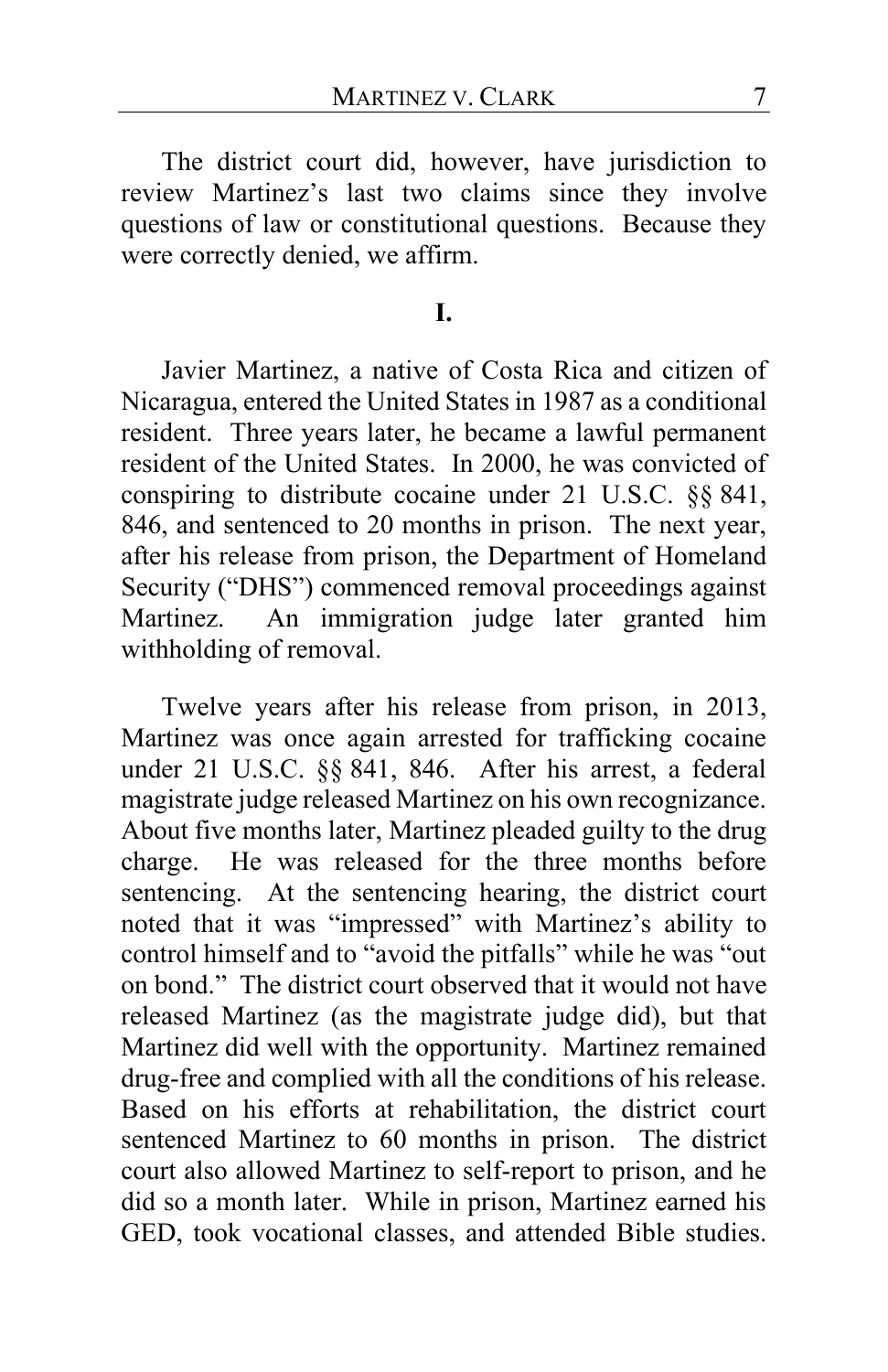He also participated in a drug-treatment program and received counseling for his drug addiction.

In early 2018, DHS reopened his removal proceedings based on his 2013 conviction. After his release from prison in April 2018, Martinez was taken directly into DHS custody and held without bond. After about six months, Martinez received a bond hearing, but the presiding immigration judge determined that he did not have jurisdiction to release Martinez because he was subject to mandatory detention under 8 U.S.C. § 1226(c).

In November 2018, Martinez then filed a federal habeas petition seeking immediate release or, in the alternative, an individualized bond hearing before an immigration judge. The district court ordered that Martinez receive a bond hearing. *Martinez*, 2019 WL 5962685, at \*1. The district court reasoned that Martinez's prolonged mandatory detention under § 1226(c) violated due process. *Id.* To comply with due process, the district court ordered "the government to show by clear and convincing evidence that [Martinez] presents a flight risk or a danger to the community at the time of the bond hearing." *Id.*

In November 2019, an immigration judge held a bond hearing for Martinez and denied him bond. The immigration judge ruled that the government had met its burden of showing by clear and convincing evidence that Martinez was a danger to the community and a flight risk. In making the dangerousness determination, the immigration judge evaluated Martinez's mitigating evidence, such as his successful release on bond pre-incarceration, the district court's statements during sentencing, his efforts at rehabilitation, his family ties, and his strong community support. Still, the immigration judge found Martinez's two convictions for drug trafficking to be dispositive. The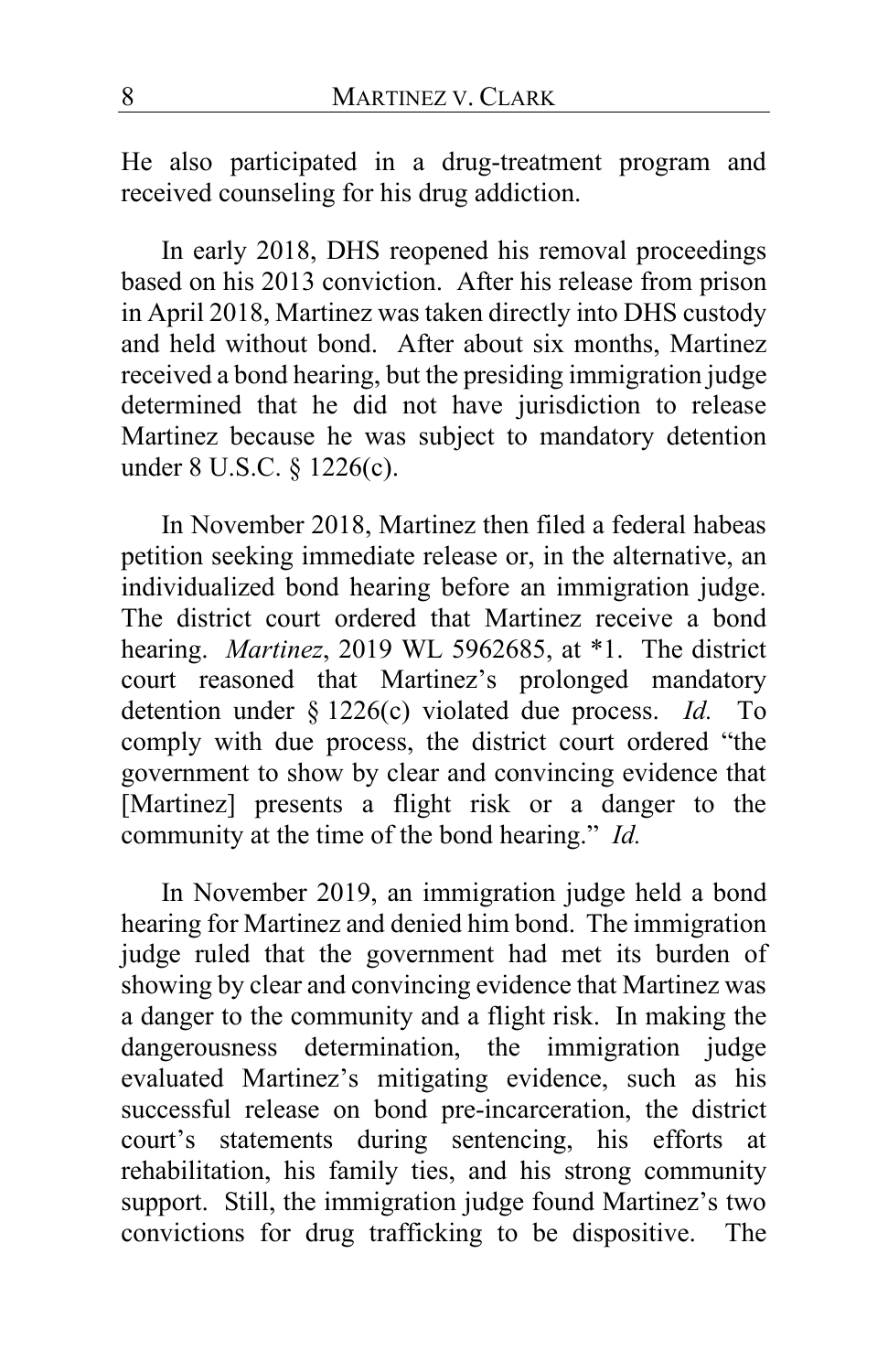immigration judge also determined that conditional parole was not appropriate for Martinez.

On appeal, the BIA ruled that Martinez was ineligible for release on bond based on the "totality of the evidence." The BIA agreed with the immigration judge that the government sustained its burden to show that Martinez was a danger to the community by clear and convincing evidence. In doing so, the BIA emphasized that it had "long acknowledged the dangers associated with the sale and distribution of drugs" and found that Martinez's repeated drug-trafficking convictions provided "strong evidence" that he was dangerous. The BIA also acknowledged Martinez's rehabilitation efforts, but it found that his good behavior for "the approximately 7 years he has been detained in either prison or DHS custody does not indicate that he will not revert to his old habits of drug use and trafficking upon his release." The BIA did not reach the immigration judge's alternative conclusion that Martinez posed a flight risk.

Martinez then brought the instant federal habeas petition under 28 U.S.C. § 2241, seeking release from DHS detention. As relevant here, Martinez asserted that the BIA erred by failing to consider releasing him on conditional parole and by concluding that the government met its burden to present clear and convincing evidence of his dangerousness.

As to the threshold issue of jurisdiction, a magistrate judge held that the federal court had jurisdiction over Martinez's claims. First, the magistrate judge ruled that Martinez's conditional parole claim was a question of law and did not challenge any discretionary determination. Next, the magistrate judge considered as a "colorable due process argument" Martinez's claim that the government failed to meet its evidentiary burden in denying bond.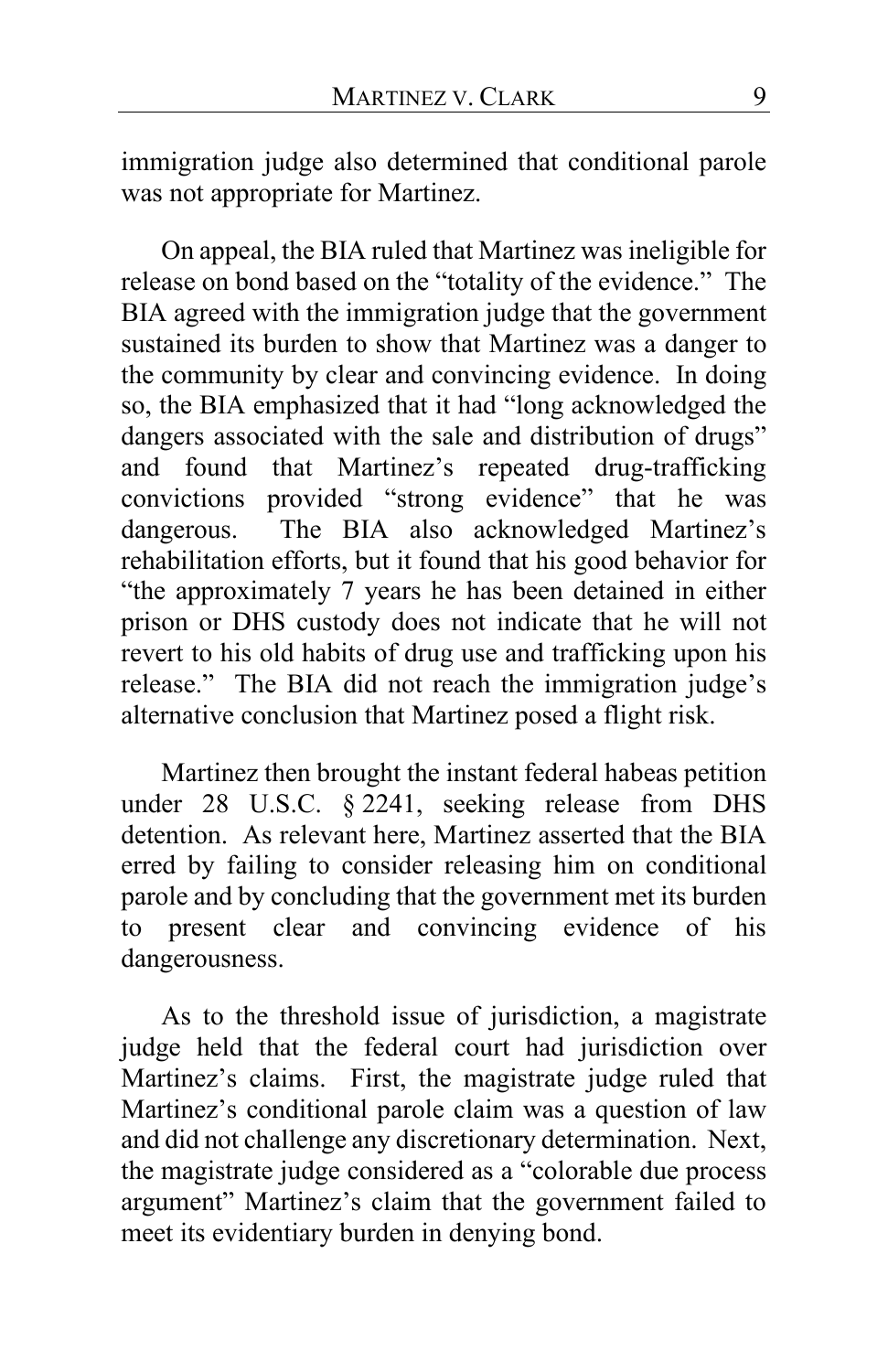After asserting jurisdiction, the magistrate judge recommended that the district court deny the habeas petition. On the conditional parole claim, the magistrate judge determined that the Ninth Circuit does not require immigration courts to consider conditions of release in assessing whether an alien could be released on bond. On the dangerousness claim, the magistrate judge applied de novo review and held that the government satisfied its burden of showing by clear and convincing evidence that Martinez was a danger to the community. The district court adopted the magistrate judge's report and recommendations.

Martinez now appeals. We have jurisdiction over the appeal under 28 U.S.C.  $\S$  1291 and  $\S$  2253(a). We review the denial of a habeas petition de novo, *Padilla-Ramirez v. Bible*, 882 F.3d 826, 828 (9th Cir. 2017), any underlying legal questions de novo, and factual questions for clear error, *Singh*, 638 F.3d at 1202–03.

#### **II.**

Before reaching the merits of this petition, we first reconsider the district court's view that it had jurisdiction to review all of Martinez's claims. "If a federal court lacked jurisdiction to decide an issue before it[,] we may exercise appellate jurisdiction to correct the error." *Shoner v. Carrier Corp.*, 30 F.4th 1144, 1150 (9th Cir. 2022) (simplified). We conduct that jurisdictional analysis on a claim-by-claim basis; jurisdiction over one claim does not automatically mean jurisdiction over all claims. *See DaimlerChrysler Corp. v. Cuno*, 547 U.S. 332, 352 (2006).

Martinez raises three questions for review in his habeas petition: (1) whether the BIA erred in determining that clear and convincing evidence showed that Martinez is a danger to the community; (2) whether the BIA applied the correct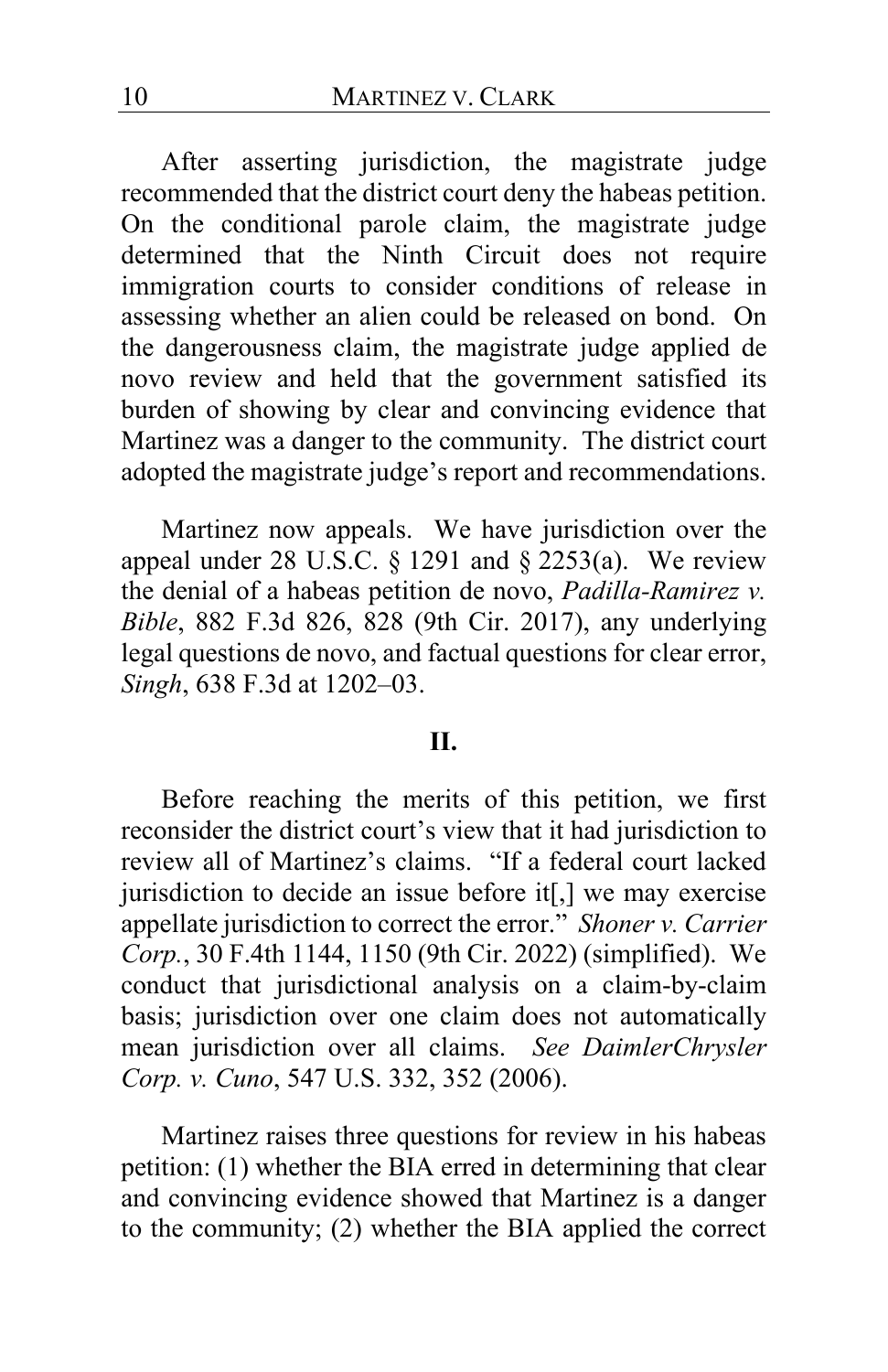burden of proof; and (3) whether the BIA violated due process by failing to consider alternatives to detention. We review each in turn, but first provide context as to the jurisdictional framework for reviewing bond determinations.

#### **A.**

Congress has made it clear that certain immigration determinations are unreviewable by federal courts. Congress, for example, has made a "choice to provide reduced procedural protection" for "adjustment of status" decisions by "sharply circumscrib[ing] judicial review" of those decisions. *Patel v. Garland*, 142 S. Ct. 1614, 1619, 1626 (2022) (referring to the jurisdictional bar under 8 U.S.C. § 1252(a)(2)(B)). We are generally bound by Congress's decision to strip our jurisdiction over a particular matter. *See Patchak v. Zinke*, 138 S. Ct. 897, 908 (2018) (plurality opinion) ("The constitutionality of jurisdictionstripping statutes . . . is well established.").

In this case, we confront another jurisdictional wall: 8 U.S.C. § 1226(e). With that section, Congress barred federal courts from reviewing "discretionary judgment[s]" regarding the detention of noncitizens under § 1226. Section 1226(a) allows the government to arrest and detain an alien "pending a decision on whether the alien is to be removed from the United States." In general, § 1226(a) gives the government the "discretion either to detain the alien or to release him on bond or parole." *Nielsen*, 139 S. Ct. at 959. If an alien objects to the government's bond determination, the alien may appeal that decision to an immigration judge. *Hernandez v. Sessions*, 872 F.3d 976, 982 (9th Cir. 2017) (citing 8 C.F.R. §§ 236.1(d), 1003.19(c)). At that stage, the alien must establish "that he or she does not present a danger to persons or property, is not a threat to the national security, and does not pose a risk of flight." *Id.* (quoting *In re Guerra*,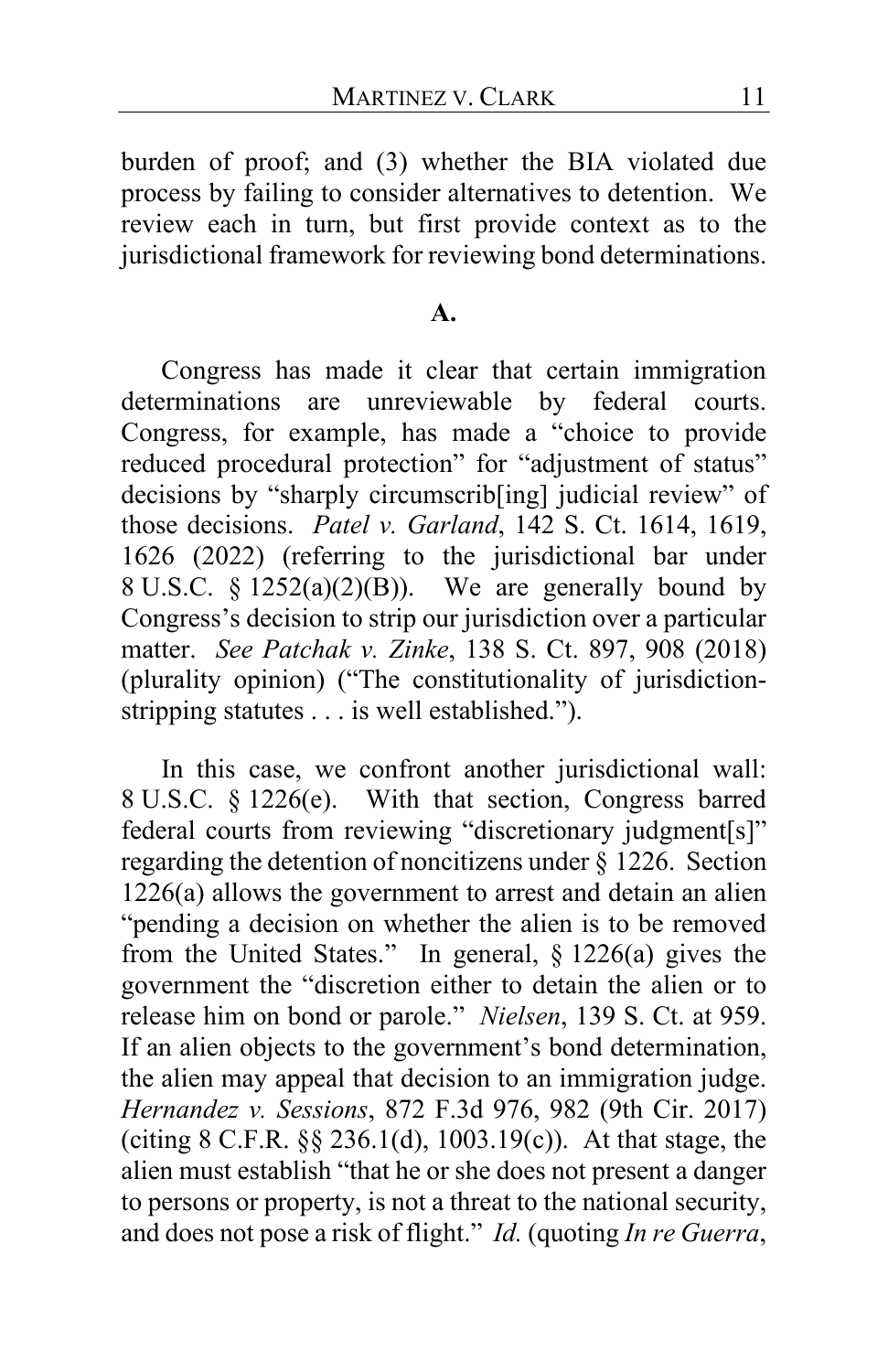24 I. & N. Dec. 37, 38 (BIA 2006)). If the alien satisfies the burden, the immigration judge may release the alien on bond or subject to other conditions of release. *Id.* at 983 (citing 8 C.F.R. §§ 236.1(d), 1003.19).

Section 1226(c), on the other hand, requires "mandatory detention" for certain categories of "criminal aliens." *Nielsen*, 139 S. Ct. at 960 (citing 8 U.S.C. § 1226(c)(1)(A)−(D)). A noncitizen like Martinez, who was convicted of two drug-trafficking offenses, qualifies for<br>mandatory detention under  $\delta$  1226(c). See 8 U.S.C. mandatory detention under  $\S$  1226(c). §§ 1226(c)(1)(A), 1182(a)(2). That person is then held in custody without a bond hearing. According to the Supreme Court, "Congress adopted this provision against a backdrop of wholesale failure by the INS to deal with increasing rates of criminal activity by aliens." *Demore v. Kim*, 538 U.S. 510, 518 (2003).

Section 1226 ends with a broad jurisdiction-stripping provision. It reads:

> The Attorney General's discretionary judgment regarding the application of [§ 1226] shall not be subject to review. No court may set aside any action or decision by the Attorney General under this section regarding the detention or release of any alien or the grant, revocation, or denial of bond or parole.

8 U.S.C. § 1226(e)*.* Section 1226(e) means that an alien may not use the federal courts to "challeng[e] a 'discretionary judgment' by the Attorney General or a 'decision' that the Attorney General has made regarding his detention or release." *Jennings v. Rodriguez*, 138 S. Ct. 830, 841 (2018) (plurality opinion) (simplified). So importantly, federal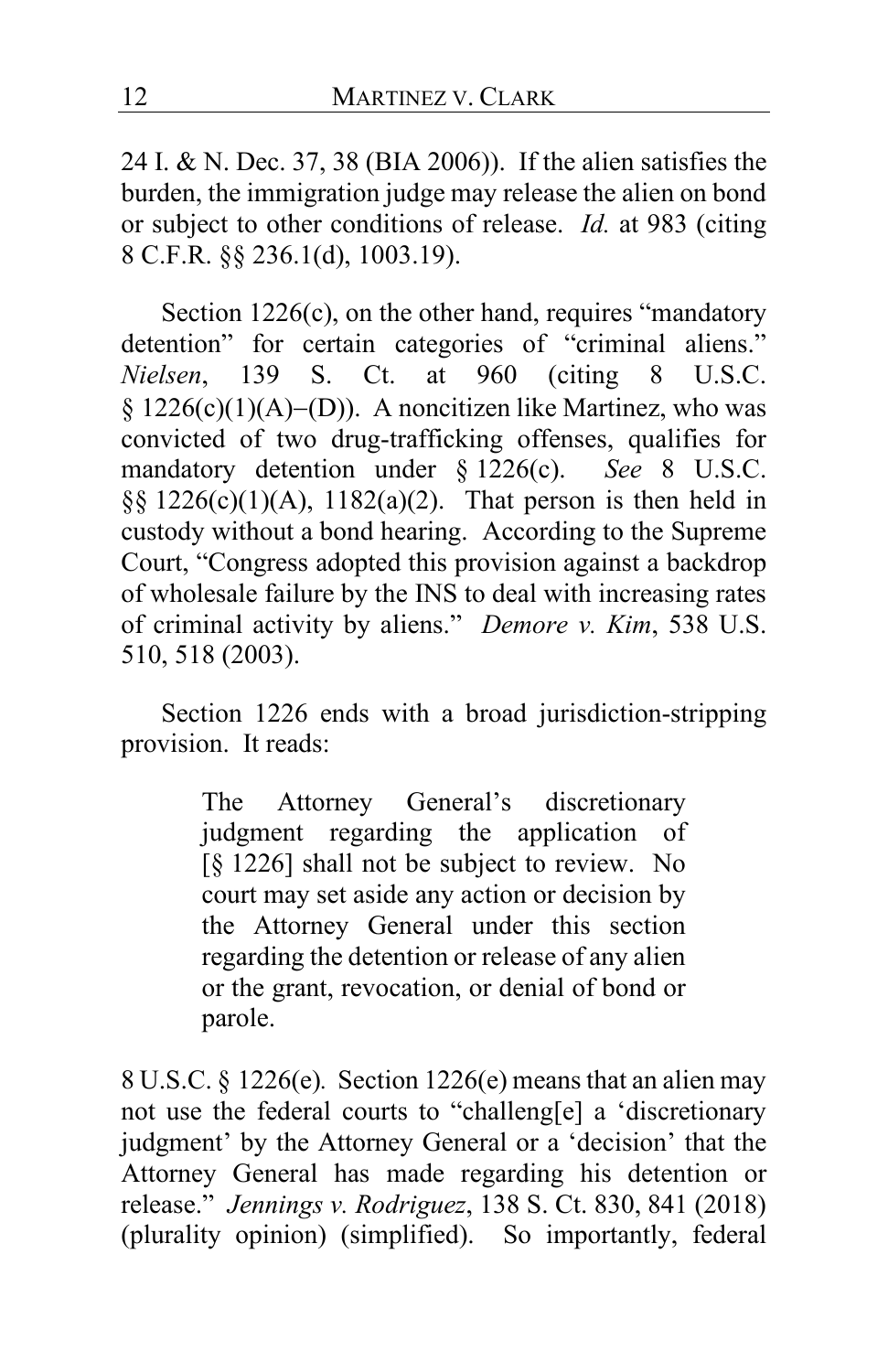courts are barred from reviewing "discretionary decisions about the application of § 1226 to particular cases." *Nielsen*, 139 S. Ct. at 962 (simplified); *see also Singh*, 638 F.3d at 1202 (holding that a federal court may not second-guess the "executive's exercise of discretion" when it comes to the detention or release of noncitizens). And much like the jurisdictional bar in *Patel*, this provision "reflects Congress' choice to provide reduced procedural protection" for discretionary judgments regarding the detention of aliens. *See* 142 S. Ct. at 1626.

But while the provision sweeps broadly, it's also true that § 1226(e) does not limit habeas jurisdiction over "constitutional claims or questions of law." *Id.* That's because § 1226(e) does not strip federal courts of their "traditional habeas jurisdiction, bar constitutional challenge[s]," or preclude attacks to the "statutory framework" permitting detention without bail. *Id.* As for "questions of law," we may review the "application of a legal standard to undisputed or established facts." *Guerrero-Lasprilla v. Barr*, 140 S. Ct. 1062, 1068 (2020). Thus, challenges to the "discretionary process"—rather than to the "discretionary judgment[s]" themselves—are reviewable in federal court. *Singh*, 638 F.3d at 1202.

So federal courts are without jurisdiction to review a "discretionary judgment regarding" the decision to hold an alien in custody. 8 U.S.C. § 1226(e). In this context, "judgment" means "any authoritative decision." *Patel*, 142 S. Ct. at 1621 (citing Webster's Third New International Dictionary 1223 (1993) and 8 Oxford English Dictionary 294 (2d ed. 1989)). The use of "regarding" in the provision has "a broadening effect, ensuring that the scope of a provision covers not only its subject but also matters relating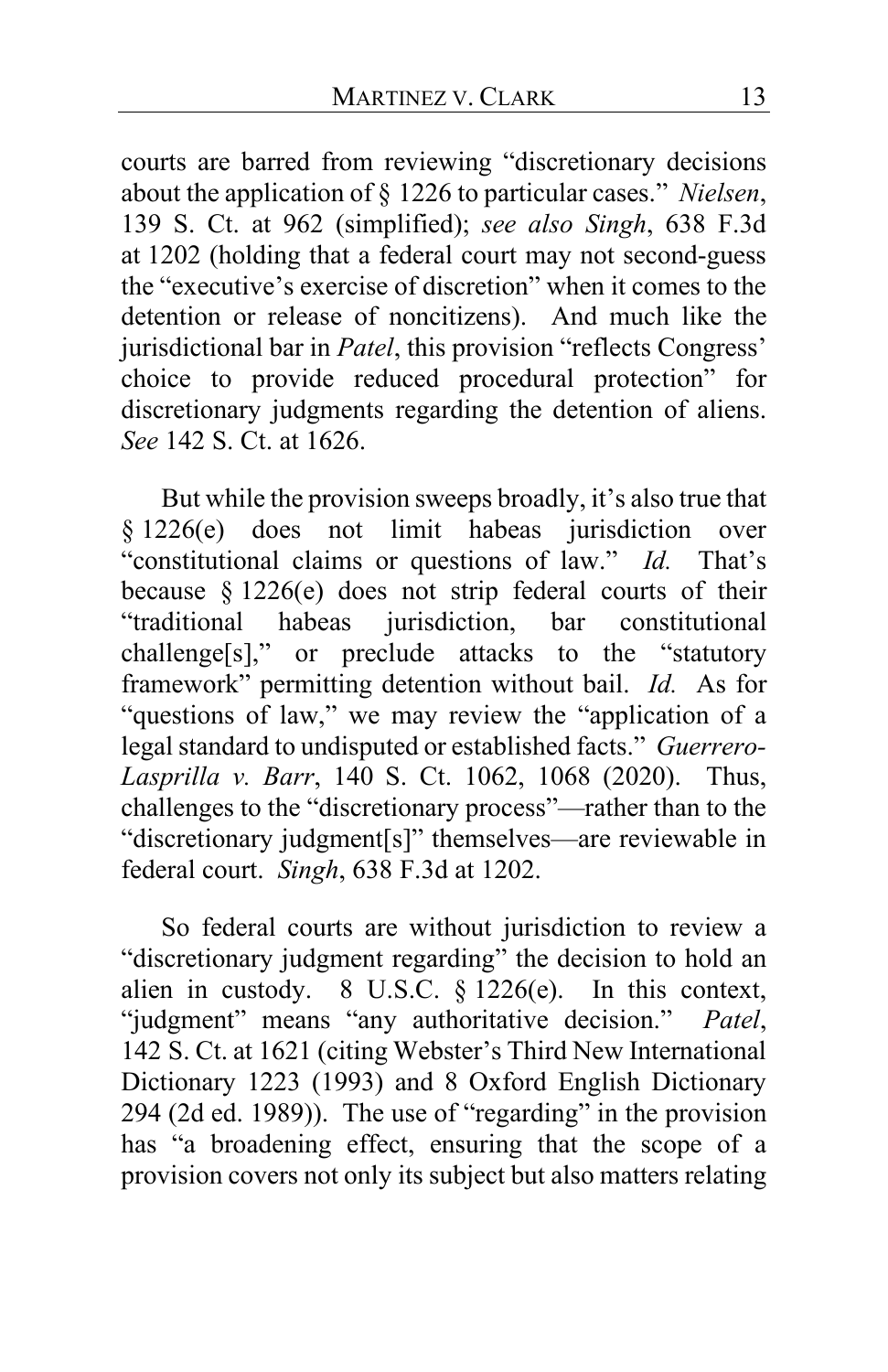to that subject." *Id.*, at 1622 (quoting *Lamar, Archer & Cofrin, LLP v. Appling*, 138 S. Ct. 1752, 1760 (2018)).

The touchstone of a "discretionary" determination is that it's "subjective." *Romero-Torres v. Ashcroft*, 327 F.3d 887, 891 (9th Cir. 2003). We have said it "is almost necessarily a subjective question that depends on the identity and the value judgment of the person or entity examining the issue." *Mendez-Castro v. Mukasey*, 552 F.3d 975, 980 (9th Cir. 2009) (simplified). The determination is "value-laden" and "reflect[s] the decision maker's beliefs in and assessment of worth and principle." *See Ramadan v. Gonzales*, 479 F.3d 646, 656 (9th Cir. 2007) (per curiam). A "prototypical" example is one that is "fact-intensive" and requires "equities [to] be weighed." *Torres-Valdivias v. Lynch*, 786 F.3d 1147, 1153 (9th Cir. 2015). In contrast, "determinations that *require* application of law to factual determinations are nondiscretionary." *Zerezghi v. U.S. Citizenship & Immigr. Servs.*, 955 F.3d 802, 808 (9th Cir. 2020) (emphasis added) (simplified); *see also id.* (holding that the government "*must* approve an I-130 visa petition if the facts stated in the application are true and the beneficiary is an immediate relative").

Under this rubric, we have held that several types of immigration determinations are "discretionary":

- Whether a crime is "violent or dangerous." *Torres-Valdivias*, 786 F.3d at 1152−53.
- Whether a crime is "particularly serious." *Arbid v. Holder*, 700 F.3d 379, 383 (9th Cir. 2012) (per curiam).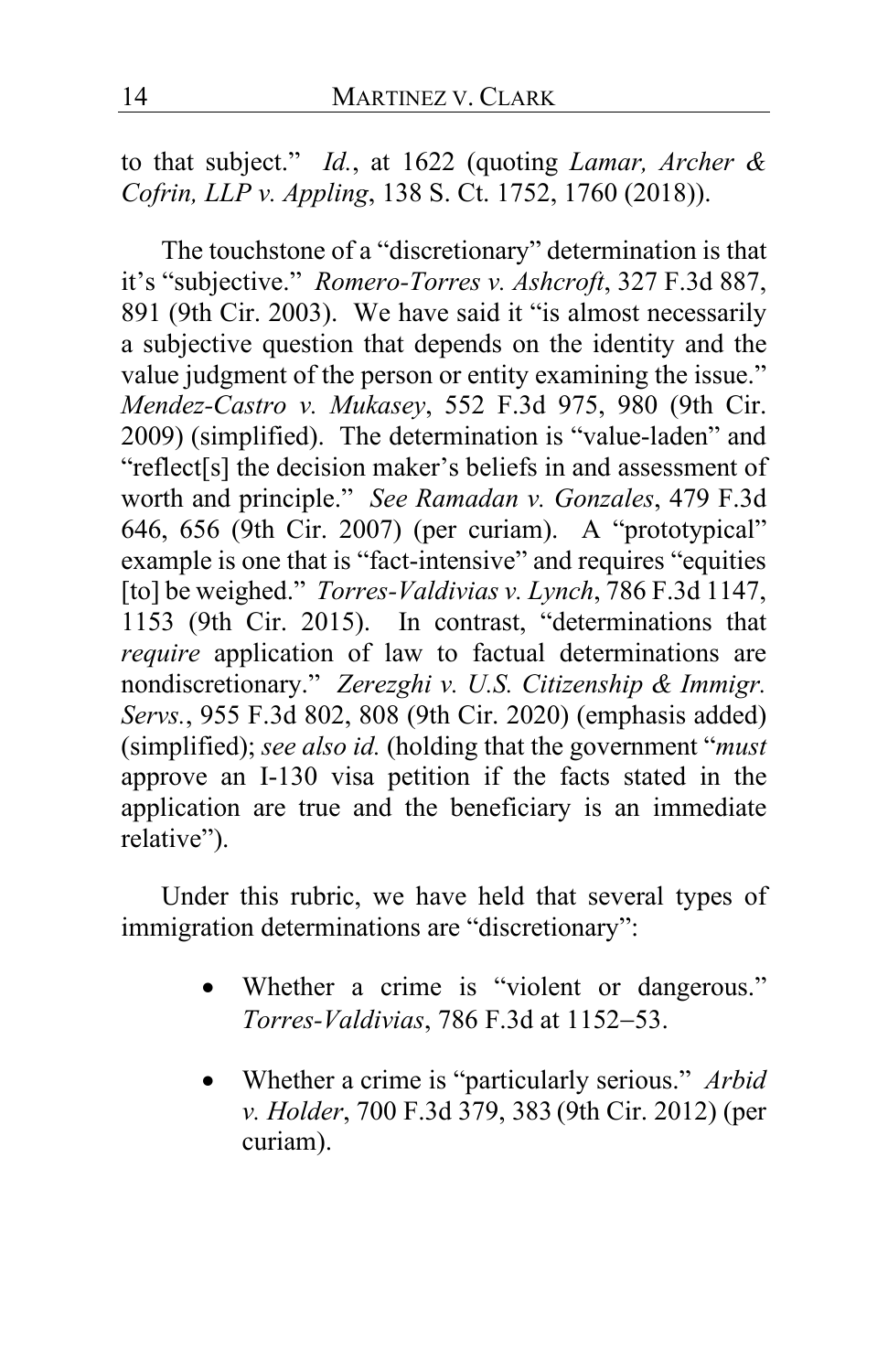- Whether an "exceptional and extremely unusual hardship" has been met. *Mendez-Castro*, 552 F.3d at 980.
- Whether an "extreme hardship" has been met. *Prapavat v. INS*, 662 F.2d 561, 562 (9th Cir. 1981) (per curiam).
- Whether an alien has "good moral character." *Ramadan*, 479 F.3d at 656.

We have also held that matters of governmental grace, such as adjustment of status and cancellation of removal relief are discretionary judgments not subject to review. *Bazua-Cota v. Gonzales*, 466 F.3d 747, 748–49 (9th Cir. 2006) (per curiam); *Romero-Torres*, 327 F.3d at 890; *accord Patel*, 142 S. Ct. at 1619.

With this background, we turn to Martinez's claims. We apply § 1226(e)'s jurisdictional framework here. Although the district court ordered that Martinez receive a bond hearing to comply with due process, the discretionary judgments made at the hearing "relat[e]" to mandatory detention under § 1226(c). *See Patel*, 142 S. Ct. at 1626. We start our analysis with Martinez's challenge to the dangerousness determination that kept him detained under that subsection.

#### **B.**

We hold that the determination of whether a particular noncitizen poses a danger to the community is a discretionary determination, which a federal court may not review. To begin, what does it mean to be a "danger to the community"? We are aware of no statutory or regulatory definition. Although we've approved of certain factors in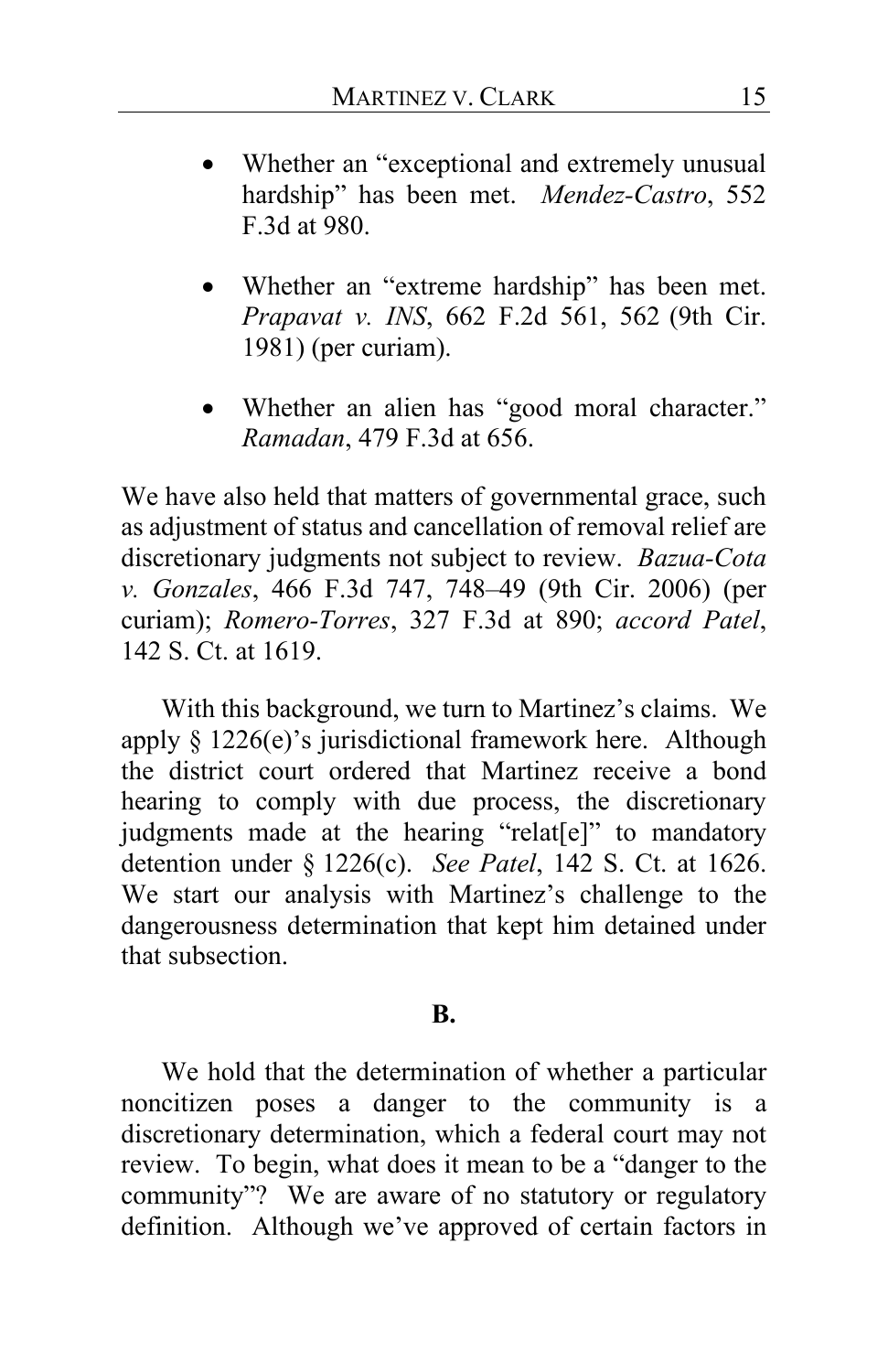considering the question, *see Singh*, 638 F.3d at 1206 & n.5, neither our court nor any other circuit court appears to have defined dangerousness. In *Singh*, we said that an immigration judge should look to the factors set out in *Matter of Guerra*, 24 I. & N. Dec. 37, 40 (BIA 2006). *Id.***[1](#page-15-0)** That agency opinion explains that immigration judges have "broad discretion" in considering and weighing those factors. *Guerra*, 24 I. & N. Dec. at 40. And while we've advised that an alien's criminal history is the "most pertinent" factor, we have not said what combination of facts is "conclusive[]" to establish dangerousness. *Singh*, 638 F.3d at 1206. So the only guidance then is an agencycreated multi-factorial analysis with no clear, uniform standard for what crosses the line into dangerousness. We thus are left without "standards sufficient to permit meaningful judicial review." *Husyev v. Mukasey*, 528 F.3d 1172, 1181 (9th Cir. 2008).

So like "dangerous crime," "particularly serious crime," "exceptional and extremely unusual hardship," "extreme hardship," and "good moral character," we hold that "danger to the community" fits comfortably within the category of discretionary determinations. Dangerousness is a "factintensive" inquiry that requires the "equities [to] be

<span id="page-15-0"></span>**<sup>1</sup>** The nine factors are: "(1) whether the alien has a fixed address in the United States; (2) the alien's length of residence in the United States; (3) the alien's family ties in the United States, and whether they may entitle the alien to reside permanently in the United States in the future; (4) the alien's employment history; (5) the alien's record of appearance in court; (6) the alien's criminal record, including the extensiveness of criminal activity, the recency of such activity, and the seriousness of the offenses; (7) the alien's history of immigration violations; (8) any attempts by the alien to flee prosecution or otherwise escape from authorities; and (9) the alien's manner of entry to the United States." *Guerra*, 24 I. & N. Dec., at 40.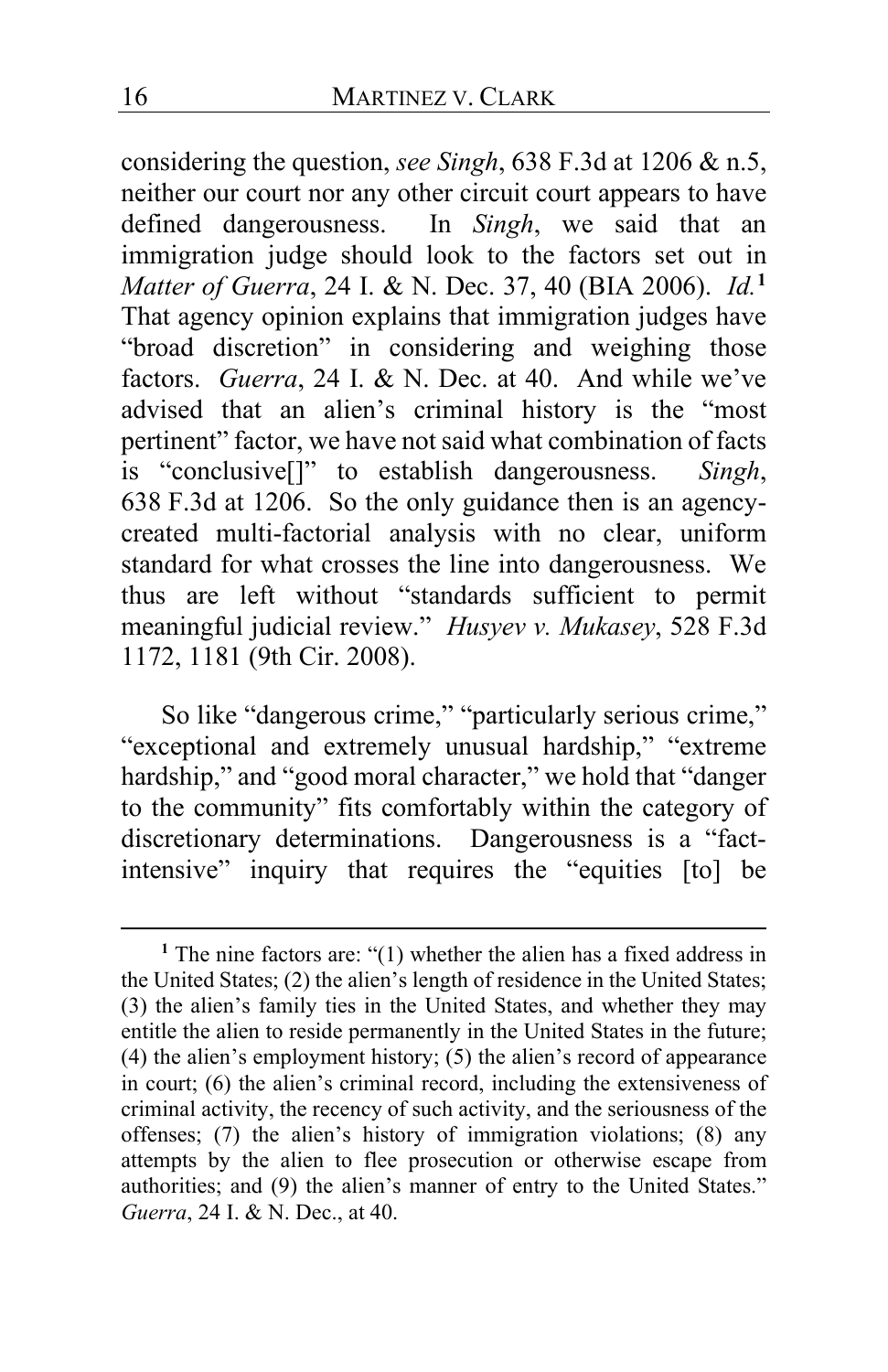weighed." *Torres-Valdivias*, 786 F.3d at 1153. And like the rest of the lot, it is a "subjective question that depends on the identity and the value judgment of the person or entity examining the issue." *Mendez-Castro*, 552 F.3d at 980 (simplified). What one immigration judge may find indicative of a propensity for danger, another may see as progress toward redemption. This is exactly the type of discretionary judgment that  $\S 1226(e)$  insulates from judicial review.

Take this case for example. Martinez is a twiceconvicted drug trafficker, but has shown some promise by succeeding on pretrial release and making significant progress toward rehabilitation. Reasonable minds can differ on whether clear and convincing evidence establishes that he is a danger to the community. The decision comes down to the decisionmaker's "beliefs in and assessment of worth and principle." *Ramadan*, 479 F.3d at 656. As the dangerousness determination is subjective and value-laden, it is a discretionary judgment that federal courts are precluded from reviewing.

In contrast, the district court asserted jurisdiction over the claim as a constitutional question. In the district court's view, if Martinez was correct that the government failed to meet its evidentiary burden to prove dangerousness, then the BIA's bond determination was "constitutionally flawed." To support jurisdiction, the district court relied on *Hernandez*, 872 F.3d at 988. But that case does not support a finding of jurisdiction here. In *Hernandez*, we asserted jurisdiction over a class action brought by noncitizens challenging the government's "policy" of ignoring their financial circumstances or non-monetary alternative conditions of release in setting bond amounts. *Id.* at 983. We held that the plaintiffs' claims were cognizable on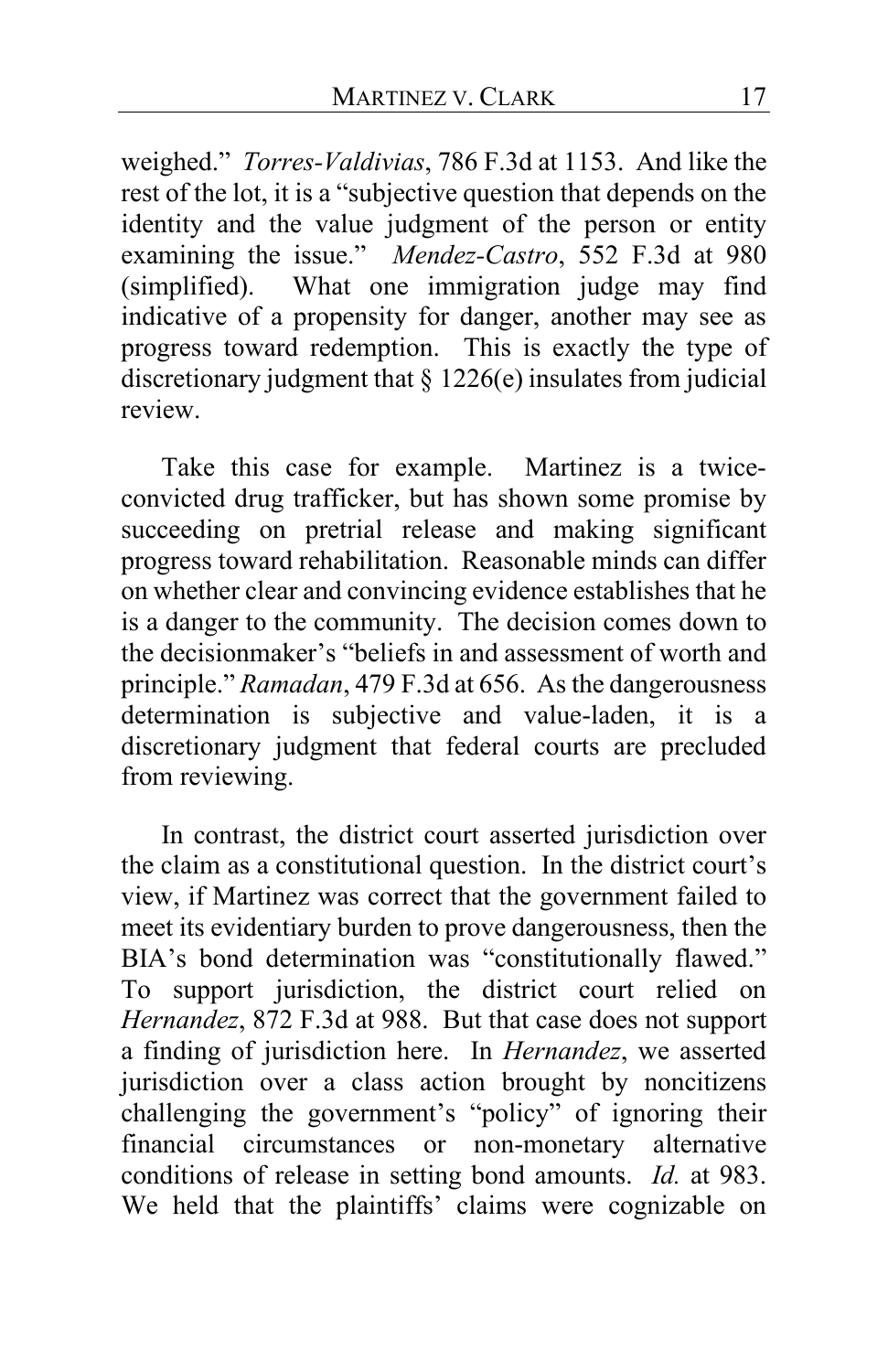habeas review because they were not attacking "the *amount* of their initial bonds," but rather claiming that the "discretionary process itself was constitutionally flawed." *Id.* at 988 (simplified). *Hernandez*'s challenge to the "policy" and "process" over bond hearings is a far cry from Martinez's challenge to the individualized finding that he is "dangerous." The district court thus erred in asserting jurisdiction over the dangerousness determination.

Martinez contends that the district court's assertion of jurisdiction was nonetheless proper because the facts of his case are settled and courts can always review the "application of a legal standard to undisputed or established facts," like in *Guerrero-Lasprilla.* He asks us to adopt a de novo standard to review whether clear and convincing evidence proves he is a danger to the community. But the key point in *Guerrero-Lasprilla* is that courts are not precluded from reviewing the application of *legal standards* to settled facts. 140 S. Ct. at 1068. Here, we have no "legal standard" that, if met, requires a certain outcome. *Cf. Zerezghi*, 955 F.3d at 808 (requiring the issuance of a I-130 visa if certain facts are present). We only have malleable guidance that steers the immigration judge's subjective assessment of the facts of a particular case. Federal courts thus lack jurisdiction to review the "application of such [a] standard to the facts of [this] case, be they disputed or otherwise." *Mendez-Castro*, 552 F.3d at 981.

Martinez also tries to reframe the question as an evaluation of whether the undisputed facts satisfy the constitutionally compelled clear-and-convincing *evidentiary*  standard for dangerousness. But under any framing, this is an attempt to reweigh the evidence supporting a purely discretionary determination. Indeed, Martinez's argument boils down to the claim that due process forbids finding him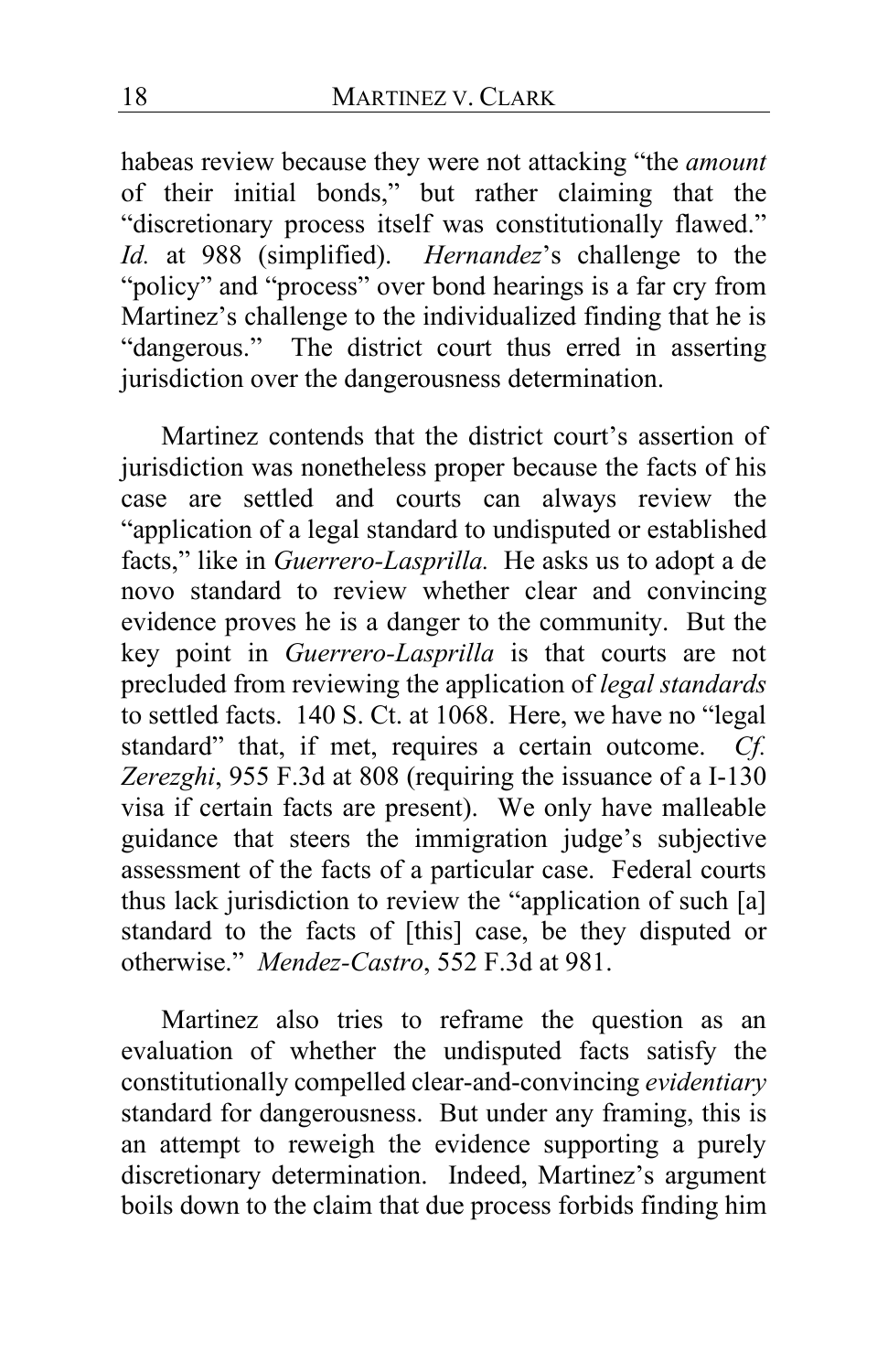dangerous, even considering his two drug-trafficking convictions, because he received pretrial release, engaged in rehabilitation efforts, and had community support. Thus, he argues, it's impossible to find him dangerous by the constitutionally compelled clear-and-convincing-evidence standard. But due process does not command that evidence be weighed a certain way. Simply put, we will not allow Martinez to circumvent  $\frac{1}{2}$  1226(e)'s jurisdictional bar by "cloaking an abuse of discretion argument in constitutional garb." *Torres-Aguilar v. INS*, 246 F.3d 1267, 1271 (9th Cir. 2001).

We thus hold that the district court lacked jurisdiction to review the BIA's determination that Martinez posed a danger to the community, even if it ultimately agreed with the BIA's conclusion. And because the district court lacked jurisdiction, we cannot evaluate the merits of Martinez's claim.

## **C.**

After jettisoning Martinez's dangerousness claim, we are left to determine whether the district court had jurisdiction to review his two remaining claims: that the BIA erred by applying the wrong burden of proof and that due process required the BIA to consider alternatives to detention, such as conditional parole. Federal courts retain jurisdiction to review these claims because they are challenges to the legal standards or statutory framework used in bond determinations and are thus "constitutional claims or questions of law." *See Singh*, 638 F.3d at 1202; *id.* at 1202−03 (asserting jurisdiction over whether the immigration judge applied the correct burden of proof); *Mendez-Castro*, 552 F.3d at 979 (retaining jurisdiction over "whether an IJ failed to apply a controlling standard governing a discretionary determination"); *Jennings*, 138 S.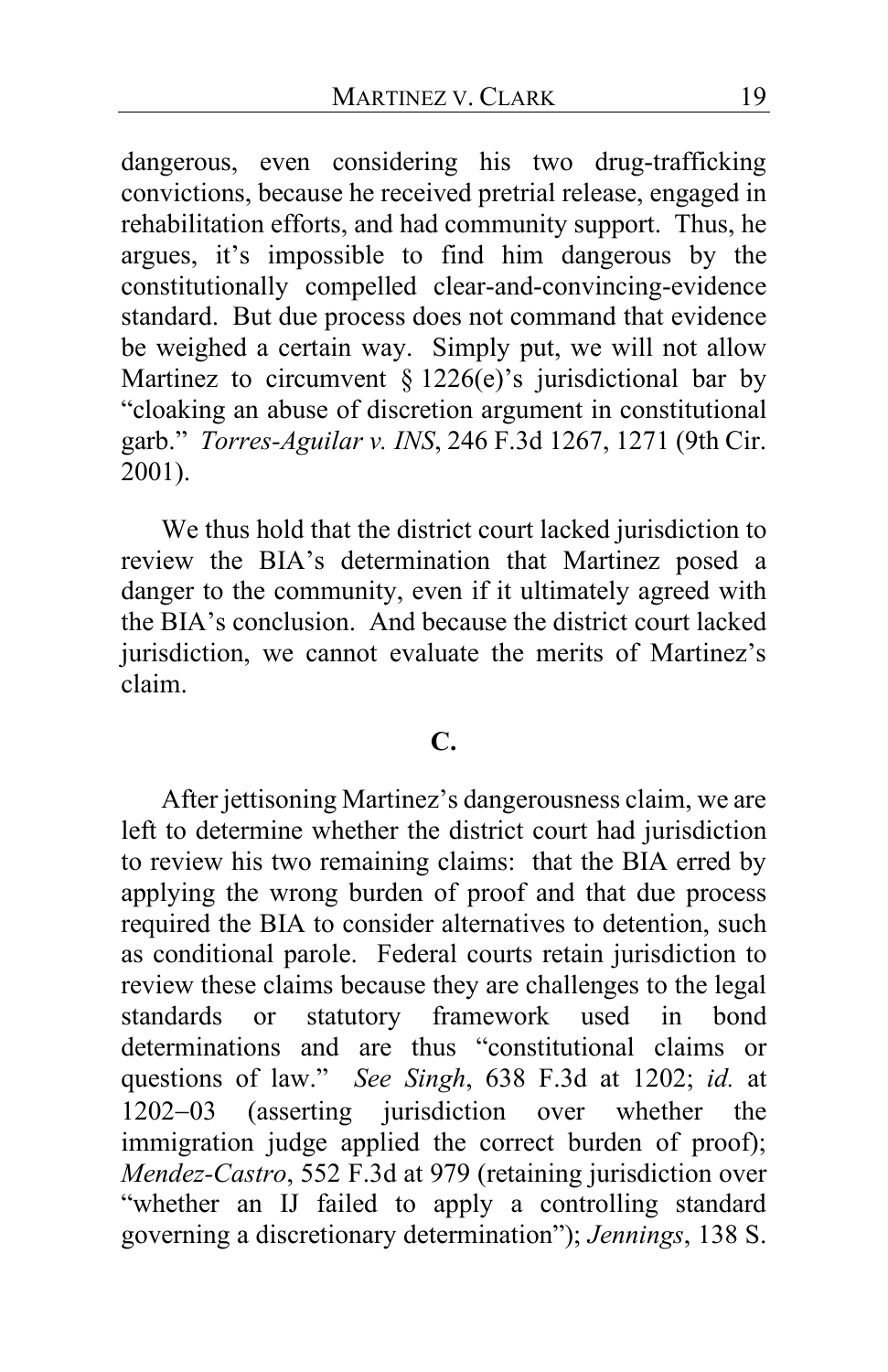Ct. at 841 (recognizing jurisdiction over challenges to the "statutory framework").

## **III.**

Turning now to the merits of Martinez's remaining claims, we agree with the district court that they must be denied.

#### **A.**

Martinez contends that the BIA failed to apply the correct burden of proof and review all the evidence in the record in evaluating whether the government proved his dangerousness with clear and convincing evidence. He also alleges the BIA impermissibly shifted the burden of proof to him. We disagree.

Generally, in the absence of any red flags, we take the BIA at its word. For example, "[w]hen nothing in the record or the BIA's decision indicates a failure to consider all the evidence," we will rely on the BIA's statement that it properly assessed the entire record. *Cole v. Holder*, 659 F.3d 762, 771 (9th Cir. 2011). We do not require the BIA to "discuss each piece of evidence submitted." *Id.* Similarly, we accept that the BIA "applied the correct legal standard" if the BIA "expressly cited and applied [the relevant caselaw] in rendering its decision." *See Mendez-Castro*, 552 F.3d at 980.But when there is an indication that something is amiss, like if the BIA "misstat[es] the record" or "fail[s] to mention highly probative or potentially dispositive evidence," we do not credit its use of a "catchall phrase" to the contrary. *Cole*, 659 F.3d at 771−72.

There are no such red flags here. At the outset of its decision, the BIA properly noted that the government bore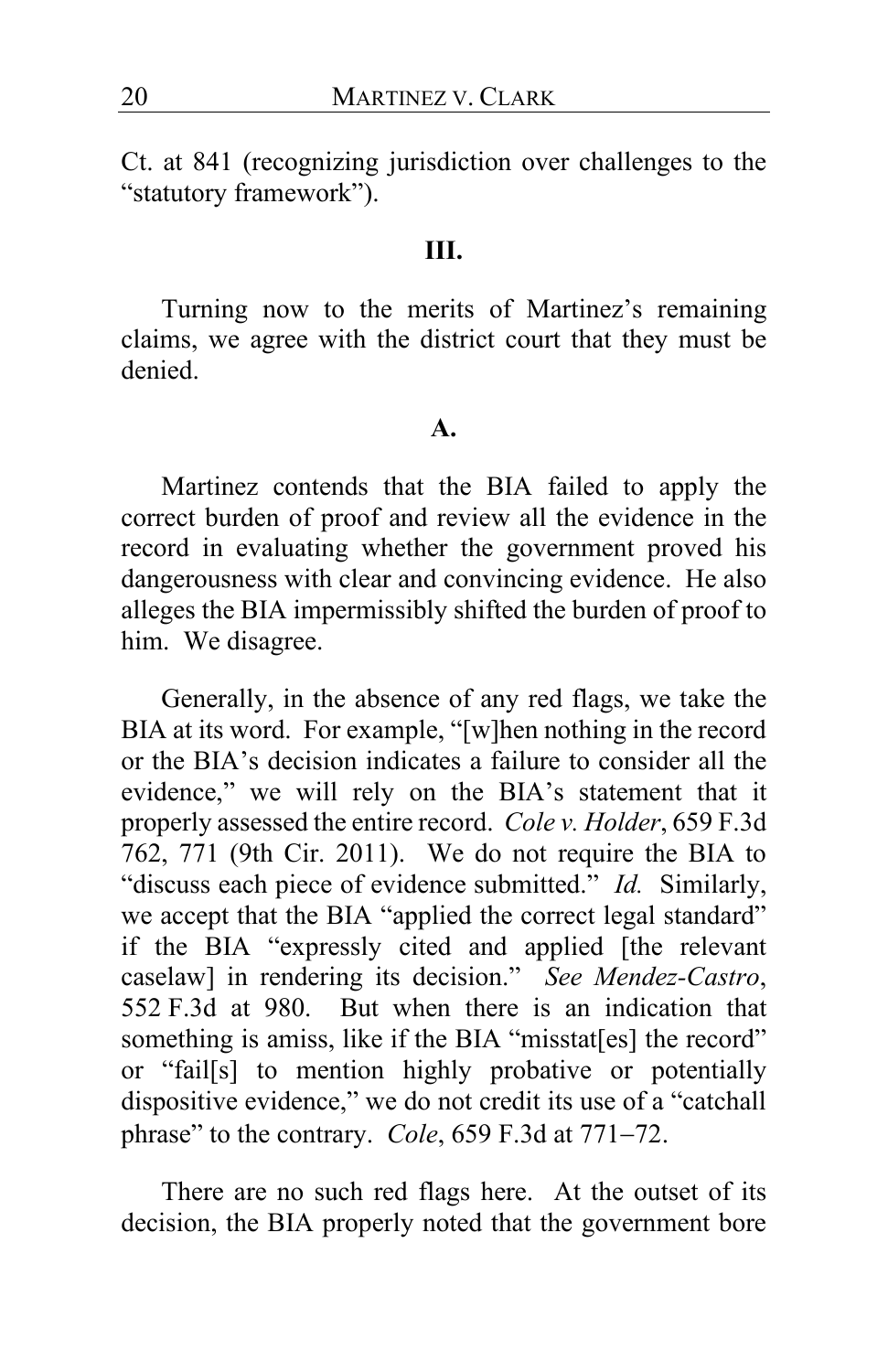the burden to establish by clear and convincing evidence that Martinez is a danger to the community. It then reviewed the record, including Martinez's drug trafficking convictions, and concluded there was "strong evidence" of his dangerousness. It credited Martinez's significant rehabilitation efforts, such as keeping a clean record while on pretrial release and in prison. But it concluded, under "the totality of the evidence," that the serious nature of Martinez's convictions and his history of reoffending, even after several years of sobriety, rendered him a danger to the community. Contrary to Martinez's claim, the BIA explicitly noted the evidence of his release on his own recognizance and his self-report to prison during his 2013 criminal proceedings. Thus, we conclude that the BIA applied the correct burden of proof in this case.

#### **B.**

Martinez finally argues that the BIA had to consider alternatives to detention, such as conditional parole, before denying him bond. Martinez suggests that the BIA must import consideration of conditions of release from the criminal pretrial release context, such as GPS monitoring, drug testing, and counseling, to the immigration custody context. *See* 18 U.S.C. § 3142(c). In Martinez's view, failing to do so violates due process or constitutes legal error. We reject Martinez's argument.

Due process does not require immigration courts to consider conditional release when determining whether to continue to detain an alien under  $\S 1226(c)$  as a danger to the community. In *Singh*, we addressed the due process requirements for bond hearings for aliens subject to prolonged detention. 638 F.3d at 1203−10. We held that due process requires immigration courts to make contemporaneous records of bond hearings, *id.* at 1200, and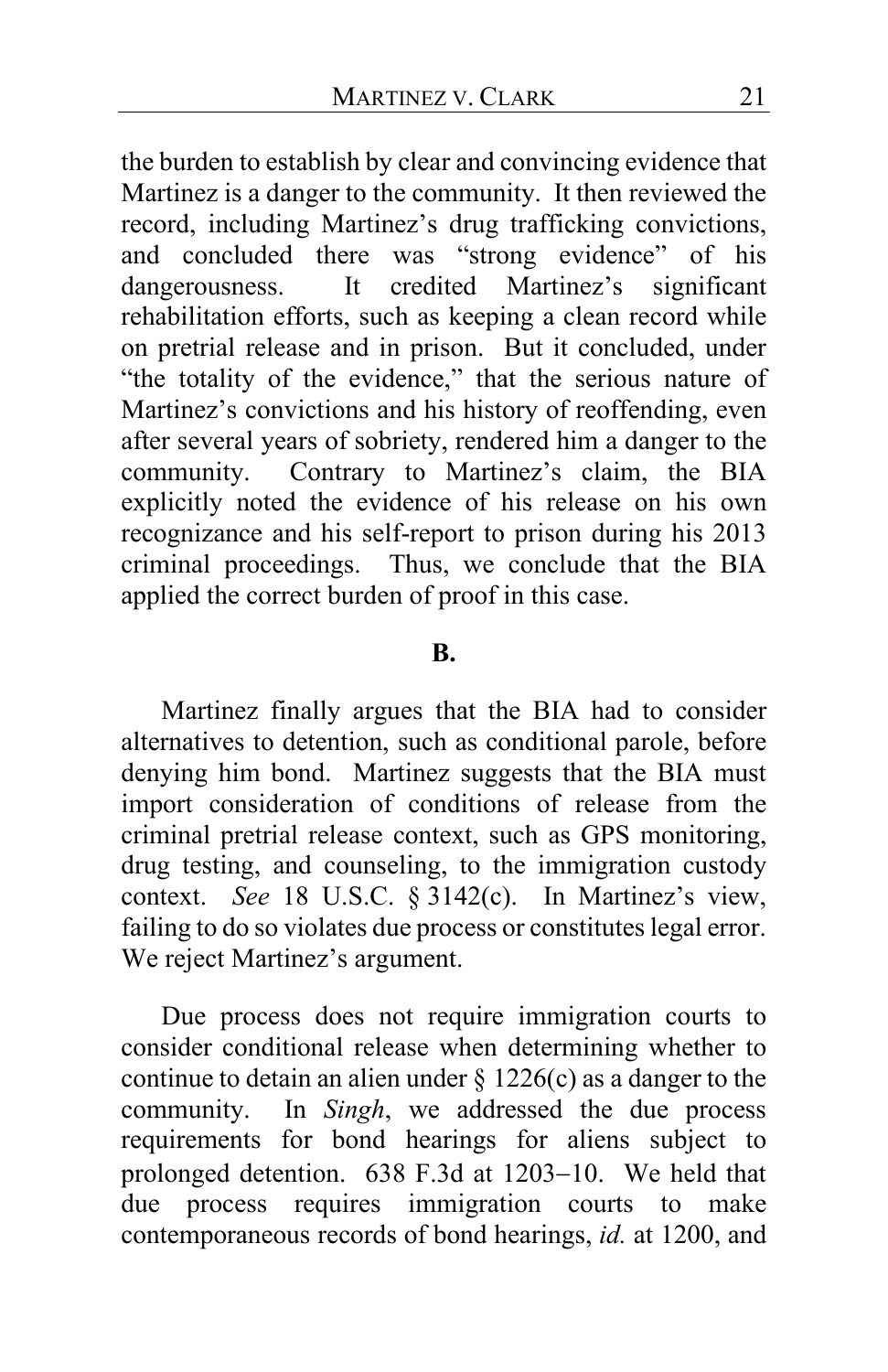most significantly, that the government prove dangerousness or risk of flight by clear and convincing evidence, *id.* at 1200, 1205. We then noted that these "greater procedural protections" are enough to safeguard an alien's due process rights and "justify [the] denial of bond." *Id.* at 1207.

Nowhere in *Singh* did we suggest that due process also mandates that immigration courts consider release conditions or conditional parole before deciding that an alien is a danger to the community. *Singh* offers the high-water mark of procedural protections required by due process, and we see no reason to extend those protections any further here.

Relying on *Hernandez*, Martinez argues that conditions of release must be considered to ensure that detention is reasonably related to the government's interest in protecting the public. That case is inapposite. In *Hernandez*, the plaintiff noncitizens complained that neither their financial circumstances nor alternative release conditions were considered before their bond decisions were made, even though they were determined not to be dangerous or flight risks. 872 F.3d at 984−85, 990−91. While the government had a legitimate interest in protecting the public and ensuring the appearance of noncitizens in immigration proceedings, we held that detaining an indigent alien without consideration of financial circumstances and alternative release conditions was "unlikely to result" in a bond determination "reasonably related to the government's legitimate interests." *Id.* at 991. The analysis is different here. Martinez was found to be a danger to the community and so his detention is clearly "reasonably related" to the government's interest in protecting the public. *See id.*